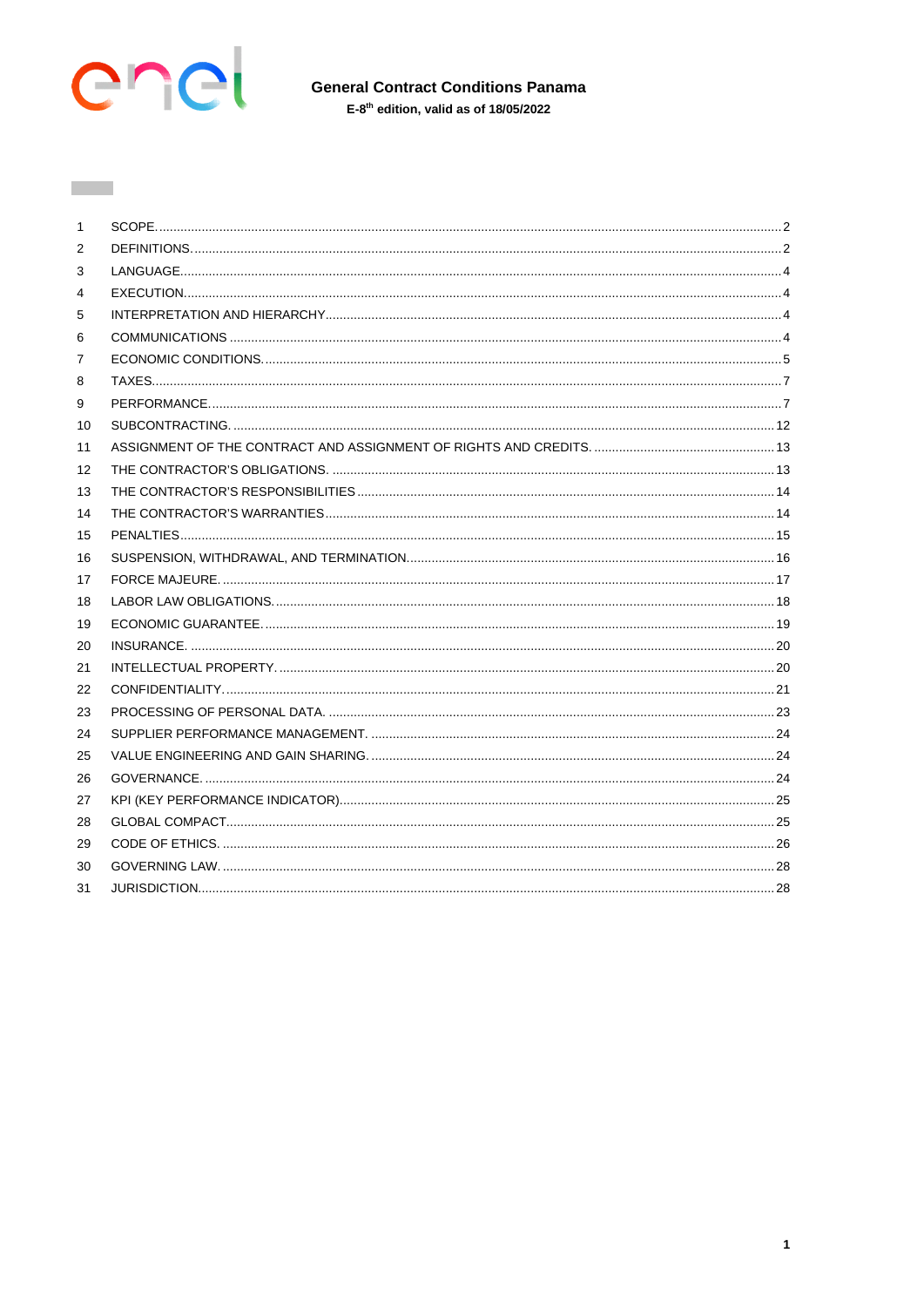

# <span id="page-1-0"></span>**1 SCOPE.**

 These General Contract Conditions (hereinafter, the "General Conditions") regulate the contractual relationship between the companies belonging to the ENEL Group (hereinafter "ENEL") and its Contractors (hereinafter the "Parties") regarding the acquisition of materials, equipment, works and services.

 ENEL pursues a sustainable business model and places environmental, social and economic sustainability, together with innovation, at the center of its corporate culture, by implementing a development system based on the creation of value that is shared with all its internal and external stakeholders. ENEL pursues the achievement of the UN Sustainable Development Goals (SDGs), it has been a "Participant" member of the UN Global Compact since 2004 and, in 2020, it was confirmed as one of its LEAD companies, thanks to its adherence to the 10 founding principles on human rights, labor standards, environmental protection, and the fight against corruption.

ENEL is committed to boost social, economic and environmental sustainability, also through the contractual relationships with its contractors.

The Contractor declares to know ENEL's principles on sustainable development, available at the following link <https://www.enel.com/company/our-commitment/sdg-onu>, and to share the same purposes.

 These General Conditions shall apply, without prejudice to any other agreement to the contrary, taking into account the order of precedence set out in claus[e 5](#page-3-2) "INTERPRETATION AND HIERARCHY".

 The Contract (as defined below) shall specify the Website where these General Conditions may be consulted and ENEL shall send, upon request, an electronic/paper copy to those Contractors which cannot access the Website.

 Any exception to these General Conditions proposed by the Contractor shall only be valid if made in writing and accepted by ENEL, and shall only apply to the relevant Contract, excluding any application thereof to any existing contract nor to any other future contract executed with the same Contractor.

# <span id="page-1-1"></span>**2 DEFINITIONS.**

The following definitions, among others, shall apply to this document:

- **Affiliate**: in relation to any person, any other person who: (a) directly or indirectly controls, or is controlled by, or is under common control with, such person; or (b) directly or indirectly holds fifty percent (50%) or more of any type of voting shares or other interests in the share capital of such person; or (c) holds fifty percent (50%) or more of any type of voting shares or other interests in the capital directly or indirectly beneficially owned or held by such person, or (d) either holds a general partnership interest in such person or such person holds a general partnership interest in the other person. For the purposes of this definition, the word "controls" means the possession, either direct or indirect, of the power to direct or cause the direction of the management or policies of a person, whether through the ownership of voting securities or otherwise.
- **Completion Term**: period by which the Contractor undertakes to complete the Scope of Contract, as set forth therein.
- **Duration:** period of validity of the Contract set forth in the Agreement.
- **ENEL Group**: ENEL S.p.A. and its Affiliates.
- **Execution Date**: date on which the Contract enters in full force. Unless otherwise provided for in the Agreement, such date corresponds to the date of signature by both Parties.
- **Final Acceptance**: acceptance by ENEL of the completion of the Scope of Contract, which takes place after any defects or deficiencies identified during commercial operations have been remedied.
- **Final Acceptance Date**: date when the warranty period ends upon final acceptance.
- **Governmental Authority**: any and all supranational, foreign, national, federal, state, county, city, municipal, local or regional authorities, departments, bodies, commissions, corporations, branches, directorates, agencies, ministries, courts, tribunals, judicial authorities, legislative bodies, administrative bodies, regulatory bodies, autonomous or quasi autonomous entities or tax authorities or any department, municipality or other political subdivision thereof.
- Law: all legislation, statutes, ordinances, codes, rules, orders, decrees, regulations, judgments, injunctions, permits, licenses, authorizations of any legally established Governmental Authority, as the same may be amended, modified or repealed, applicable to the Contract and in force in Panama.
- **Provisional Acceptance**: conditional acceptance by ENEL of the delivery of the Scope of Contract, which shall be verified or confirmed under operational conditions within an agreed period. Such acceptance shall be given upon occurrence, or declaration by ENEL, of the last of the following conditions: (a) completion of the Scope of Contract, (b) no defects exist, (c) all defects have been remedied; (d) the activities under the Scope of Contract have been completed and accepted for commercial purposes, if applicable, and (e) the Contractor has delivered all required documents to ENEL.
- **Provisional Acceptance Date**: date when the Warranty Period starts based on the Provisional Acceptance.
- **Scope of Contract:** all materials, equipment, works and services defined in the Contract and/or in the Technical Specifications, which ENEL shall purchase from the Contractor under the Contract.
- **Subcontractor**: Person including the relevant employees and representatives who has executed a direct contract with the Contractor for the performance of part of the Scope of Contract relating to the provision of works and services.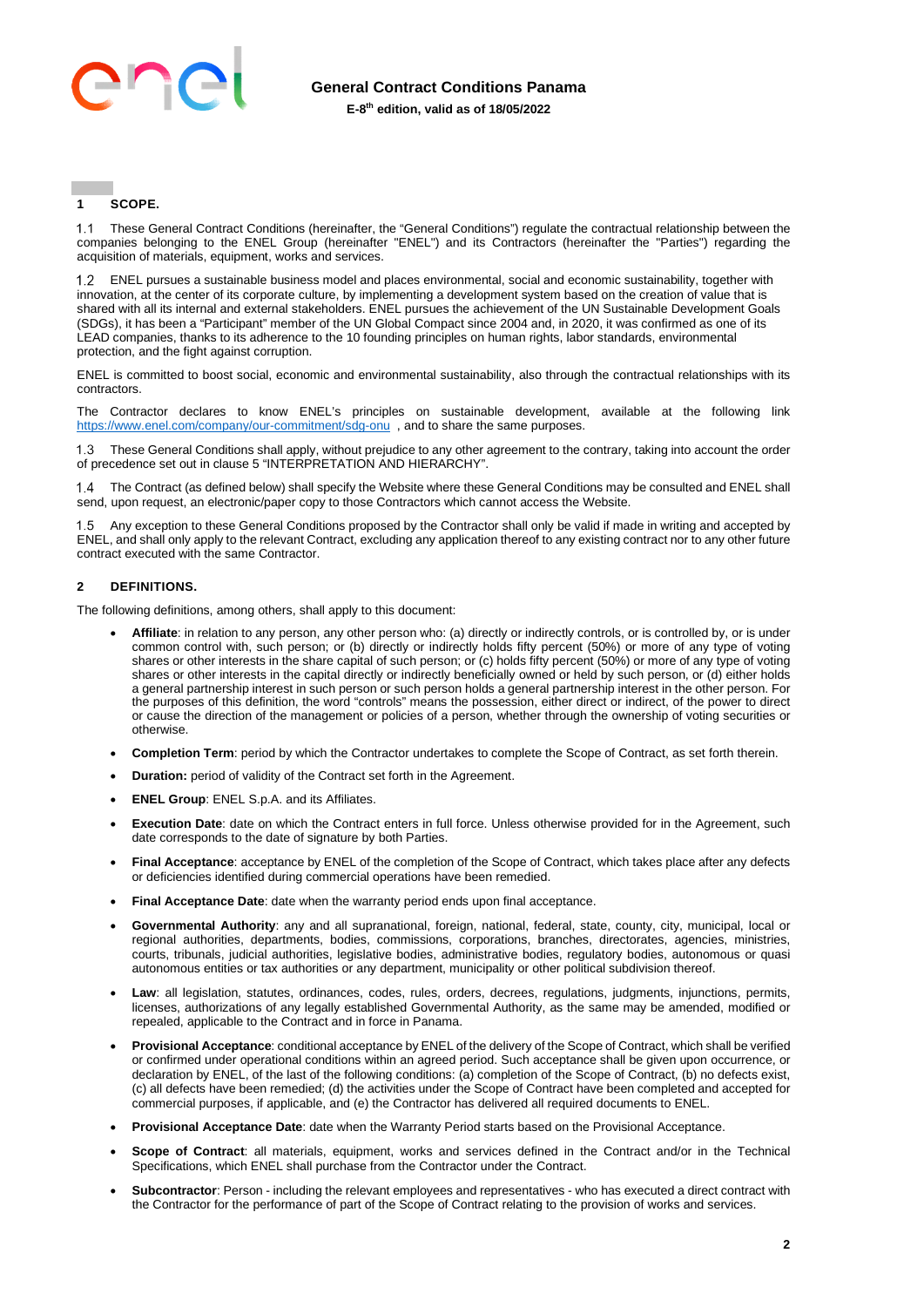

- - **Subsupplier**: Person including the relevant employees and representatives who supplies to the Contractor, either directly or indirectly, in full or in part, the materials and/or equipment required for the performance of the Scope of Contract.
	- **Third Party:** any Person other than a Party to the Contract and/or the relevant binding documents.
	- **Shipping authorization**: document issued by ENEL, which entitles the Contractor to ship, in full or in part, the equipment or material covered by the Contract.
	- **Dispatch Note**: document issued by the Contractor after completion of all the agreed procedures, informing ENEL that the equipment or material covered by the Contract has been shipped, in full or in part.
	- **Agreed Quality**: agreement established between ENEL and the Contractor according to which the Contractor undertakes a certain liability on the acquisition and guarantees a quality level previously agreed between the Parties.
	- **Contract**: set of contractual documents, as specified below, regulating, in writing, the rights and obligations of the Parties and the acquisition of materials or equipment and the performance of specific works or services.

Agreement ("Acuerdo Comercial"): the document that includes the name and identification data of the Parties, specifies the scope and the duration of the Contract and provides other specific economic, administrative and regulatory terms. Furthermore, this document lists and refers to all the documents that form the Contract.

2. **Particular conditions:** document providing the specific terms regulating a Contract.

#### 3. **Technical-economic documents:**

**Technical Specifications**: document providing the technical requirements of the Contract.

**Compensation or Price List**: document that specifies the consideration to be paid for the specific services performed by the Contractor, which may be grouped by category.

**Other additional documents**: other additional documents related to a specific Contract (e.g., description of the works and interventions; graphic and descriptive design print-outs; time schedule, etc.).

4. **Health, Safety and Environment Terms, and Health, Safety and Environment Essential Terms**  (hereinafter, "**HSE Terms**"): document governing the health, safety and environmental obligation of the Parties under the Contract. The HSE Terms are available on ENEL Global Procurement website.

#### 5. **General Conditions**: this document.

- **Final Acceptance Document**: document (such as a report) confirming final receipt and acceptance of the materials and equipment purchased, the works and services performed and the end of the Warranty Period.
- **Provisional Acceptance Document**: document (such as a report) which records:

1) the successful outcome of the inspection and the activities related to a specific equipment or material received by ENEL; this document also records any necessary modifications or corrections of deficiencies detected during the inspection and/or testing, or

2) the successful outcome of a work progress examination, the accurate performance or complete correction of the contractual service, as well as the compliance with technical standards and contractual clauses relating to the different phases of the activities under the Contract.

- **Electronic signature:** digital signature system which, where applicable and in accordance with the Law, allows the verification of the identity of the Parties to the same extent of a handwritten signature, provided that the Contractor agrees, and which certifies any communication sent by the signatory and the source and integrity of an electronic document or a set of electronic documents.
- **Economic guarantee**: a first demand financial guarantee that the Contractor provides to ENEL to guarantee the accurate fulfillment of all the contractual obligations and the payment of the damages suffered as a result of a breach by the Contractor of its obligations in accordance with the amounts and the terms set out in clause 19.
- **Taxes**: any taxes or in general any other charge determined and levied by the competent Authority or the laws regulating a specific Contract, in accordance with the applicable regulations.
- **Inspector:** person or entity appointed by ENEL who carries out the inspection functions at any stage of performance of the Contract.
- **Order to Proceed:** notice by ENEL to the Contractor in which ENEL requires the Contractor to start the performance of all or part of the activities covered by the Contract, listed in the Order to Proceed.
- **Warranty Period:** period of time during which the Contractor has to ensure the proper functioning of the goods or works, or that they are flawless and fit for their use.
- **Quality Control Plan**: document issued by the Contractor specifying the procedures, processes and resources that shall be used for the fulfillment of the requirements of the Contract.
- **ENEL Global Procurement Portal:** ENEL Portal accessible to the Contractors to operate with ENEL on-line.
- **Inspection Point Program:** document issued by the Contractor and approved by ENEL, specifying the different inspections, tests, trials or examinations to be performed.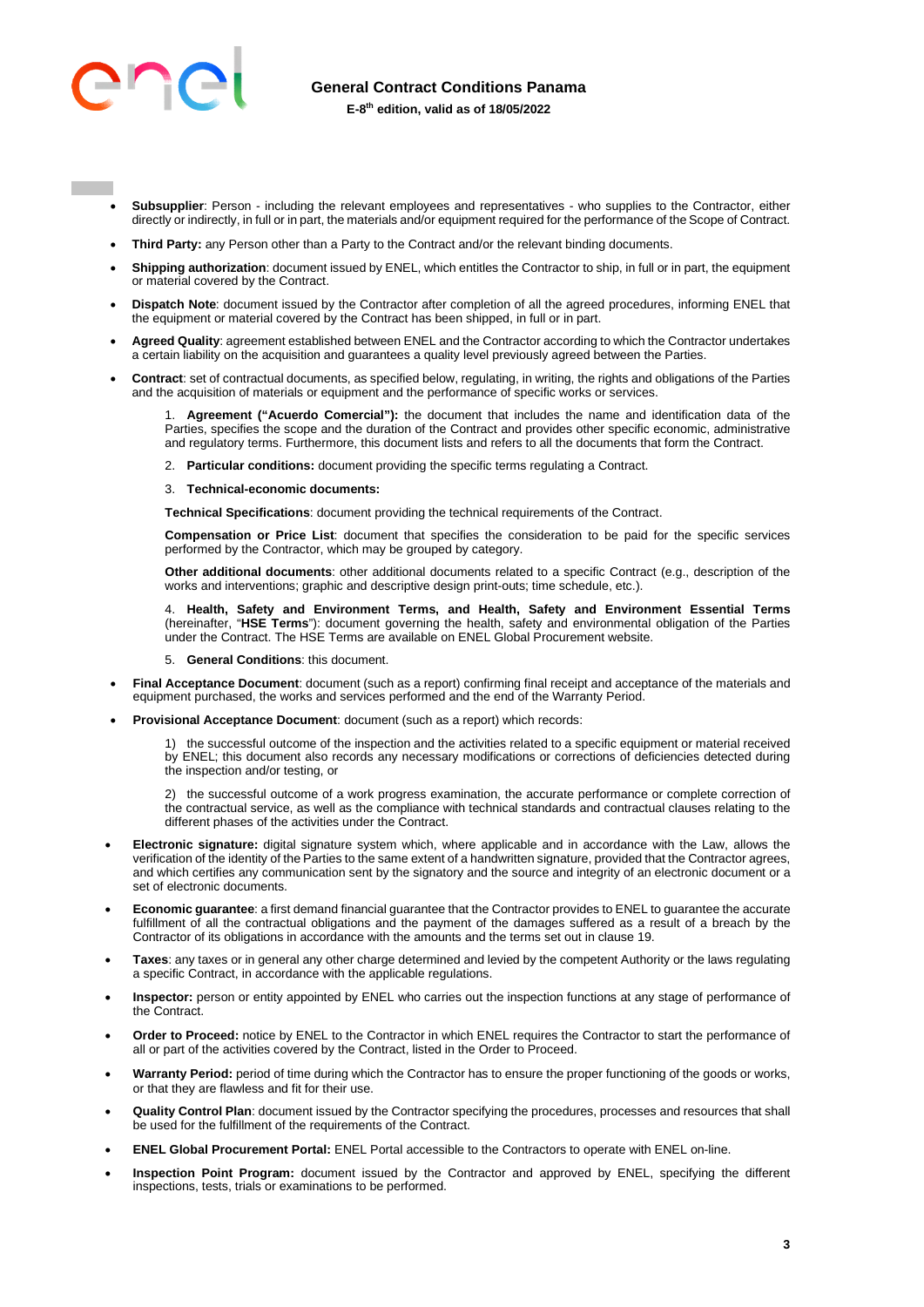

- - **Contractor:** natural or legal person (including groups) that executes with ENEL a contract for works, services and/or supplies.
	- **Preliminary Acceptance:** procedures providing for the performance of the required tests or trials of the material, in the presence of ENEL's technicians or of the relevant authorized person or entity, as well as of the facilities of the Contractor, of its subcontractors or of any other entity agreed between the Parties.
	- **Acceptance by Protocol:** review of the required test protocols, previously carried out by the Contractor, by means of which ENEL's technicians or the relevant authorized person or entity, approve the shipment of the material, or otherwise evaluate the results of such protocols by the Preliminary Acceptance.
	- **Quality Assurance System**: system establishing the requirements to be met by the Contractor for the effective and proper performance of the Contract.
	- **Subcontract:** contract by which the Contractor entrusts the performance of part of the Scope of Contract to **Subcontractors**

# <span id="page-3-0"></span>**3 LANGUAGE.**

- 3.1 The language of these General Conditions is English.
- Notwithstanding the foregoing, any amendment or addendum to the Contract shall be made in writing.

# <span id="page-3-1"></span>**4 EXECUTION.**

 The Contract shall be executed between the Parties after its signature. By signing the Contract, including by electronic signature, the Contractor declares its full and unconditional acceptance of the same.

 The Contract shall not be renewed automatically nor shall be subject to tacit extensions. Any additions and/or subsequent additional contractual terms, or deletions of contractual clauses provided in a given Contract, shall not amend the General Conditions and shall be limited to the Contract concerned.

 In the case of Contracts executed by ENEL with the Contractor for the benefit of two or more companies of the ENEL Group, the Contract shall be executed between the companies of the ENEL Group which actually receive the relevant service, work or supply and the Contractor or its affiliates or associated companies or permanent establishments located in the same country of the relevant ENEL Group company.

# <span id="page-3-2"></span>**5 INTERPRETATION AND HIERARCHY.**

 In the case of conflict or incompatibility among the contractual documents of the Contract, the priority and prevalence shall be determined according to the following order:

- **1. Agreement;**
- **2. Particular Conditions** (if any);
- **3. Technical-economic documents** (Technical specifications, Compensation list or Price list, any additional documents);
- **4. HSE Terms**.

#### **5. General Conditions**.

 In any case, should a conflict arise between the contractual documents and the mandatory provisions of Law regulating the Contract, the latter shall prevail.

 Without prejudice to clause "GOVERNING LAW", should any doubts or conflicts arise on the interpretation of a Contract, they shall be amicably settled by the Parties, in accordance with the scope and purpose of the Contract and in compliance therewith.

 The Contract includes all the covenants and agreements agreed between the Parties. Caption and headings shall not limit, amend or modify the meaning of the Contract.

 A Party shall not be considered as waiving any right, power or claim arising from the Contract, unless such waiver is explicitly declared in writing to the other Party. The waiver of a right, power or claim shall not imply a waiver of any future right, power and claim, including if they are of the same nature. Nothing in this Contract shall be construed as establishing a joint venture, a partnership or any other type of *de jure* or *de facto* business association or partnership between the Parties, nor any other type of joint venture or joint organization.

 If any provision of the Contract is held invalid, such invalidity shall not affect the remaining provisions, which may be applied without taking into account the invalid provision. The Parties, taking into account the scope of the Contract and by mutual agreement, shall seek to amend the invalid provision in such a way that it complies with its original purpose as much as possible.

#### <span id="page-3-3"></span>**6 COMMUNICATIONS**

 Any communications between the Parties shall be made in writing, at the addresses specified and according to the terms specified in the Contract. The Parties undertake to promptly notify any change of address and such change shall be effective after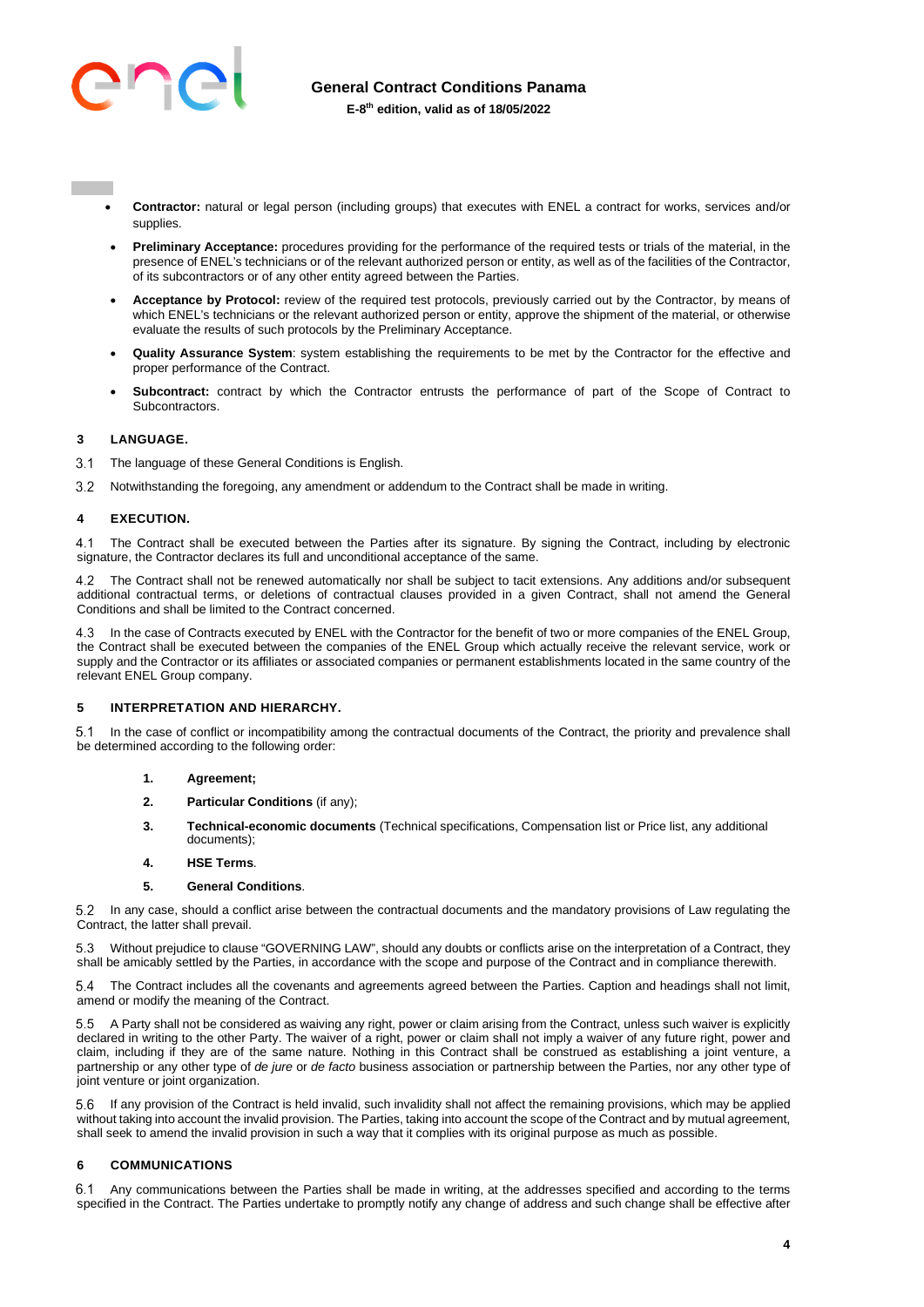

forty-eight (48) hours from the relevant notification. In the case of any failure to send such notification, communications shall be deemed effective if sent in the agreed manner to the addresses or e-mails referred to in the Contract.

 The Parties may use electronic means to exchange documents relating to the Contract. Unless otherwise expressly specified in the Contract, electronic means may be used, provided that they allow the proper tracking of any communication.

 The Contractor undertakes to comply with and promptly give effect to all the communications received from ENEL, without any further formalities.

### <span id="page-4-0"></span>**7 ECONOMIC CONDITIONS.**

#### $7.1$ **Price.**

7.1.1 The price of the Contract is the consideration agreed for the acquisition of materials and/or equipment and/or for the performance of works or services, that takes into account the total value of the Contract. The price of the Contract includes all the items required for the proper performance of the agreed contractual services and everything that has to be provided or performed by the Contractor, including all the required costs or expenses, except for the services and items that have been explicitly excluded and the taxes imposed by Law ("Contract Price").

7.1.2 Notwithstanding the changes of the Contract Price expressly provided for by the Contract, the Contractor represents that duly investigations were carried out and acknowledges each and all the conditions and circumstances that affect, or may affect, the Contract Price (including, without limitation, the nature and characteristics of the work to be performed; the location and the prevailing environmental, seismic and weather conditions of the site where the services and/or works shall be carried out; the presence of other contractors and Subcontractors or other installations in such site; the soil and subsoil conditions; the topographic conditions; the local practices, the codes, and the existing locations and installations, where applicable; the general working conditions of the site where the services and/or works shall be carried out, as well as of other places and access routes; the surface conditions; rights and permits, etc.) and the Contractor acknowledges that the Contract Price has been deemed sufficient in accordance with such conditions and circumstances and hereby waives any right to claims for an increase in the Contract Price due to these conditions and circumstances.

7.1.3 All the prices shall be detailed in the Contract in the form specified therein and, however, the Parties agree that:

• The Price includes all the services and/or works required for their performance, as well as the applicable taxes, the costs of economic guarantees, insurances and other guarantees.

• ENEL shall not pay for any material, equipment, work or service not included in the Contract if their execution has not been previously offered by the Contractor, in writing and expressly specifying the relevant price, and accepted, in writing, by a duly authorized ENEL's representative.

• The Contractor shall bear any additional freight, packing and delivery cost and other expenses due to a failure to comply with the delivery and shipping terms set out in the Contract, unless otherwise agreed in the Contract.

#### **Modification of prices.**

7.2.1 Prices are fixed and firm. Any modification of the price may only be made if provided for by the Contract or required by the Law.

7.2.2 In the latter case, it shall be proven: (i) that the modification is due to a change in the Legal System or a material change in the working conditions, occurred after the signature of the Contract, causing an unfair enrichment of one of the Parties, (ii) that the change is due to extraordinary and unpredictable events, not attributable to the Parties, which create a hardship in relation to the agreed service and makes its performance unduly burdensome or disastrous, (iii) that this situation was not foreseeable upon execution of the Contract, also for an experienced Contractor. The changes in the tax or social security legislation shall not constitute grounds for the application of this clause and, thus, no price change shall be allowed.

7.2.3 The Party invoking the modification may request to the other Party a review of the contractual terms, within fifteen (15) working days from receipt of the relevant notification, and for this purpose one of the events specified above shall be proven in writing. If the other Party deems that no Price adjustment is required, it shall inform the Party invoking the modification and the Contract shall keep its normal course of action, but the Party invoking the modification may activate the dispute settlement procedure in accordance with the contractual provisions.

#### **Invoicing.**

7.3.1 Before issuing an invoice, the Contractor shall require ENEL's express written authorization, which shall not be unreasonably withheld or delayed.

7.3.2 The invoices shall be valid and accepted by ENEL if they include all the information specified in the Contract and by the Law, and provided that the contractual activities have been properly performed. Invoices shall not contain erasures or amendments and shall meet all the tax requirements set out by the Law. Any invoice not specifying the relevant Contract number shall not be accepted nor taken into account for the determination of the date of receipt.

7.3.3 With reference to clause 4.3, in the event that the Scope of Contract is performed by an Affiliate or an associated company or a permanent establishment of the Contractor in the country where the ENEL Group companies are established, invoices shall be issued by such Affiliate, associated company or permanent establishment.

7.3.4 Unless otherwise set out in the Contract, invoices shall be issued in the currency specified in the Contract.

7.3.5 If the Contract allows for invoices in multiple currencies, each invoice shall be issued in just one currency.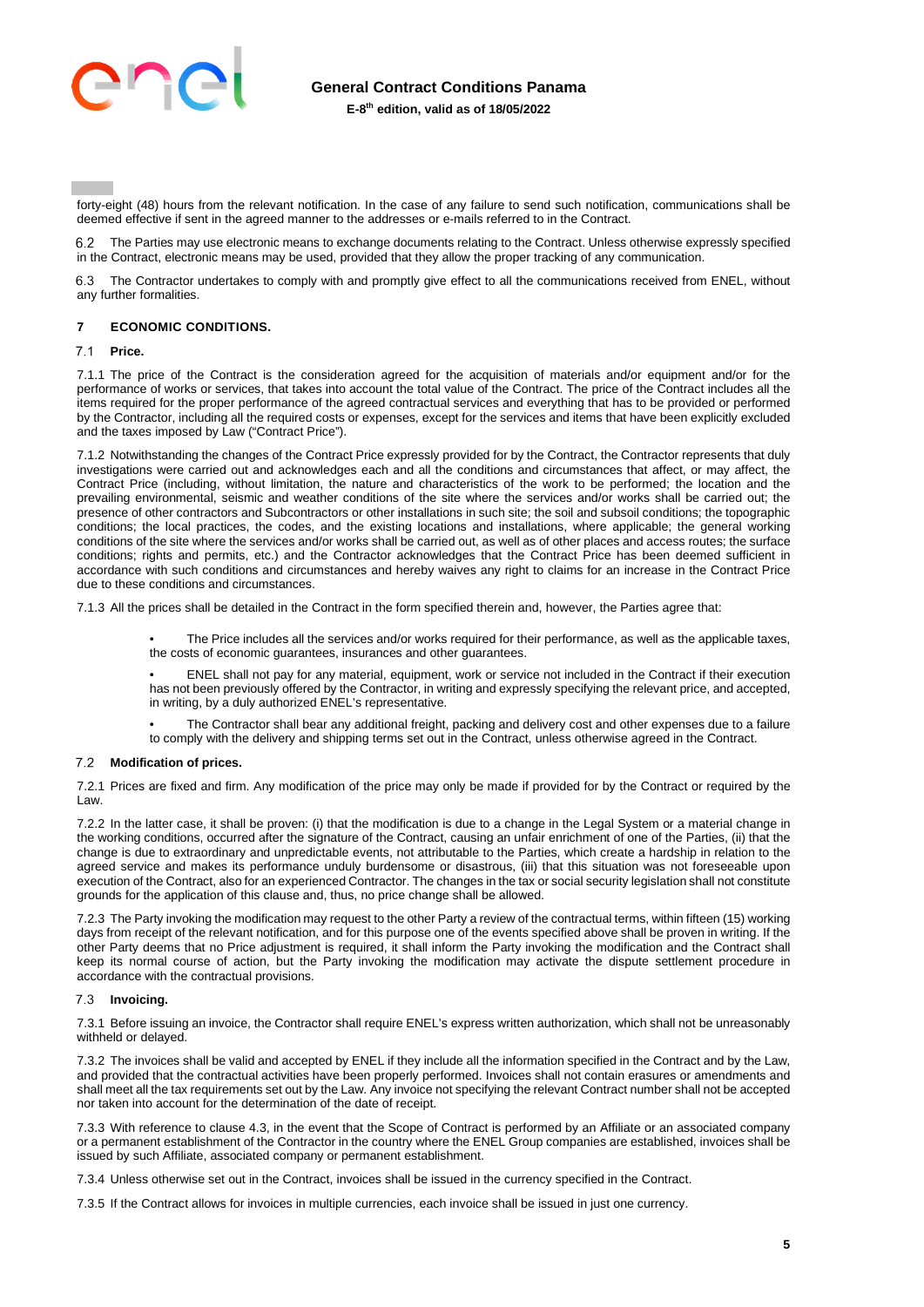

7.3.6 In case the Contract allows for invoices in a currency different from the Contract currency, to convert the amount of the invoice from the Contract currency to the different currency the exchange rate applicable as at the Execution Date shall apply.

7.3.7 ENEL may reject any invoice within ten (10) working days from the date of receipt. In this case, the Contractor shall re-issue the invoices and submit the additional documents with the relevant adjustments.

7.3.8 The Parties shall keep full and accurate copies of the billing records, including data collected, documents and presentations, as well as all the invoices and the statements of account.

7.3.9 If ENEL challenges any item of the Contractor's invoice and/or statement of account, for causes other than those specified above, ENEL may request clarifications on the invoice and/or statement of account and the following shall apply:

- a) ENEL shall send a written clarification notice to the Contractor within ten (10) working days after invoice submission, specifying in such document the disputed amount and the relevant grounds for denying the payment.
- b) The Contractor shall reply to ENEL within ten (10) working days after the clarification notice referred to above and, where required, the Contractor undertakes to take all appropriate measures and make any reasonable efforts to collect the information required to provide the clarification requested by ENEL.
- c) If according to the Contractor the grounds specified by ENEL for denying the payment are justified, the Contractor, within five (5) working days from the receipt of the clarification notice, shall re-issue the invoice and/or statement of account with the relevant adjustments, and the payment period shall restart from the date of receipt of the new invoice.
- d) If according to the Contractor the grounds specified by ENEL for denying the payment are not justified, the Contractor shall inform ENEL in writing thereof within five (5) working days after receipt of the clarification notice, specifying the reasons for rejecting ENEL's request.
- e) If ENEL agrees with the objection specified in paragraph d) above, ENEL shall make the payment in accordance with the terms of this clause. Otherwise, ENEL shall inform the Contractor, so that such request may be submitted immediately on the next working day and settled by the representatives of the Parties, or their designees.
- f) The representatives of the Parties, or their designees, shall be informed within ten (10) working days following its submission, of the grounds for the clarification request and they shall make their best effort to reach an agreement upon the terms for the settlement of this clarification, and where no agreement may be reached, the discrepancies shall be settled in accordance with the terms set out in these General Conditions or in the Contract, and the Parties shall be entitled to require their fulfillment.

7.3.10 If allowed by the Law, all invoices shall be submitted to ENEL through ENEL's systems, that ensure data integrity as well as the unambiguous attribution of the document to the issuer.

7.3.11 In the event that ENEL Global Procurement Portal is not available or the Law does not allow electronic invoicing, invoices shall be delivered to ENEL in hard copy (original) at the address specified in the Agreement.

7.3.12 ENEL may dispute, in good faith, the accuracy of any invoice or invoice adjustment, issued under this Contract due to arithmetical or computational errors within twelve (12) months from the issue of such invoice, or invoice adjustment. If ENEL challenges an invoice, in full or in part, or in the case of other claims or adjustments arising under the Contract, the payment of the undisputed part of the invoice shall be made on its due date, and the Contractor shall be notified of the objection. Any invoice dispute or invoice adjustment shall be made in writing and specify the reason for the dispute or adjustment.

# **Payment conditions.**

7.4.1 ENEL shall pay the invoices by bank transfer on the account specified by the Contractor in the Contract, within forty-five (45) calendar days, or any other payment term expressly specified in the Contract, from the due receipt by ENEL of: i) the invoice, ii) the supporting documents of the invoice, where required, and iii) provided that the invoices are not subject to clarification notices and/or iv) that any dispute in relation thereto has been settled. In the case of foreign payments, the charges for the bank transfer shall be borne by the Contractor.

7.4.2 To this purpose, the Contractor undertakes to notify its full bank details to ENEL. The Contractor shall promptly inform ENEL of any change to its fiscal or general details (such as: Tax ID, address, business name, etc.) and any change to its ownership/corporate structure. Failure to communicate the above information may result in the suspension of payments of the invoices containing outdated data. All payments made before the Provisional Acceptance, in accordance with the provisions of the Contract, shall be construed as advance payments on the final price. If no performance guarantee has been provided, the Contractor, simultaneously with each of the possible payments, shall deliver to ENEL an economic guarantee, complying with the requirements of the Contract, guaranteeing such payments.

7.4.3 Exceptionally, ENEL may accept other legitimate and valid means of payment, in accordance with the Law.

7.4.4 The payment of the invoiced price shall not imply that ENEL has acknowledged the proper performance of the Contract by the Contractor or that ENEL has waived its rights and claims against the Contractor, expressly reserving the right to enforce them, without prejudice to any payment made.

7.4.5 ENEL may, in compliance with the Law and with the terms and conditions set out in the Contract, withhold and suspend payments due to the Contractor, even if they are due and payable.

7.4.6 In the case of a delayed payment by ENEL, if such delay is imputable to ENEL, default interests shall be payable to the Contractor in accordance with the provisions of the Contract and the Law.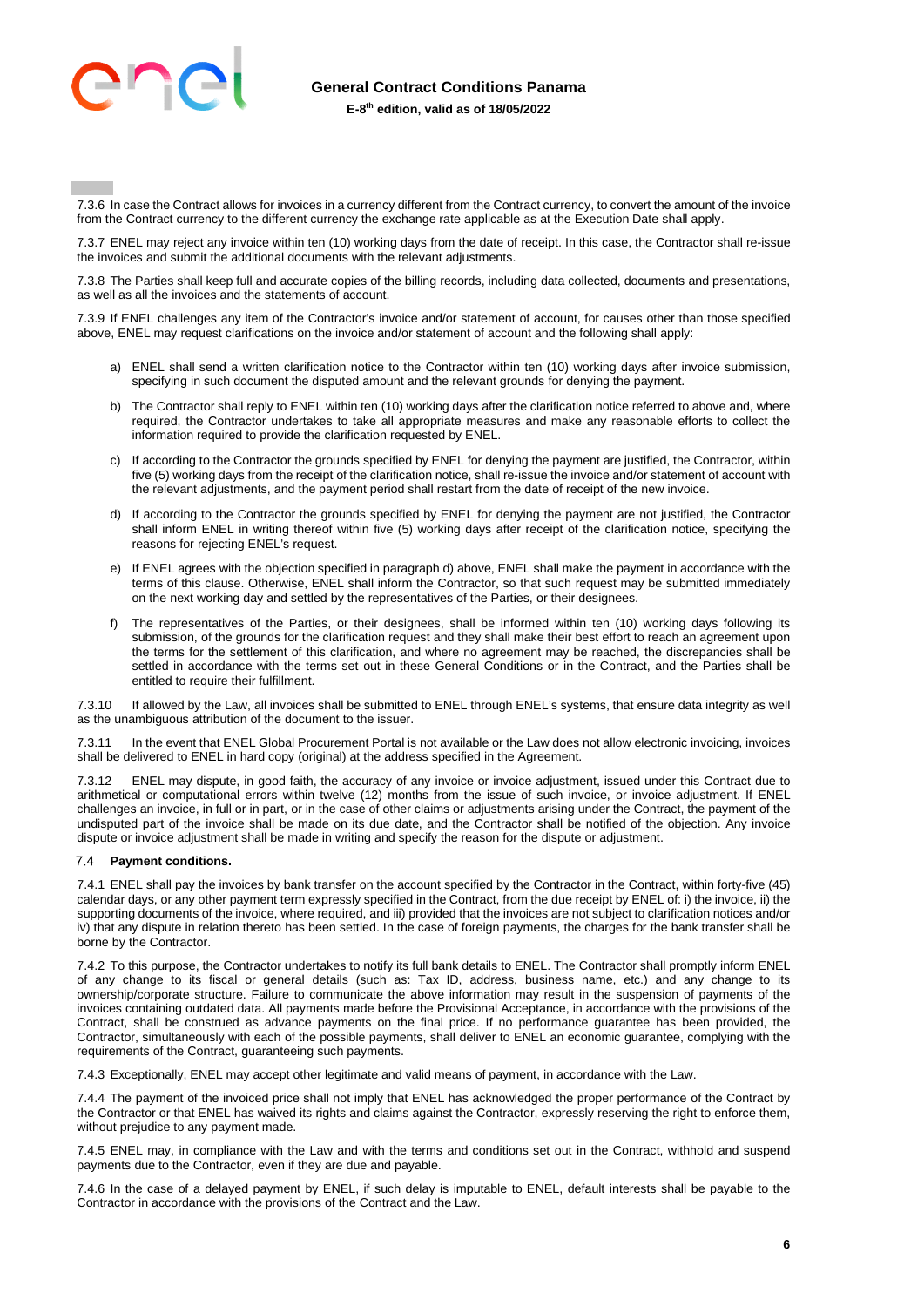

#### $75$ **Payments Deferment.**

7.5.1 Without prejudice to the provisions of clause 7.4, "PAYMENT CONDITIONS", ENEL reserves the right to propose a deferment of the payment terms to the Contractor. The Contractor shall have the right to accept or refuse the abovementioned deferment proposal.

7.5.2 If the Parties agree to defer the payment terms:

- Unless otherwise provided for by the General Conditions, the new payment terms and conditions agreed between the Parties and specified in the Contract shall apply;
- ENEL shall pay to the Contractor a deferral charge, calculated on the basis of the reference market interest rate (e.g. US Libor, Euribor) recorded on the day of issue of the relevant invoice, plus a spread for the period between the original due date set out in the General Conditions and the agreed deferred due date.

7.5.3 Deferral charges, determined as above, shall be paid by ENEL together with the amount of the relevant deferred invoice. It is understood that in the event of a delayed payment in respect of the agreed deferred due date, ENEL shall pay the default interests set out in the General Conditions.

# <span id="page-6-0"></span>**8 TAXES.**

 While paying the Contractor for the goods, works, services received, ENEL shall apply a withholding in accordance with tax and social security contributions legislation (with fiscal effect) applicable in the Contractor's country of residence and/or pursuant to any other law applicable to the Contract.

 The Parties mutually undertake to fulfill all the obligations, deal with all the formalities and provide all the documents required for the correct settlement of taxes, including withholdings and other obligations applicable to the Contractor, in compliance with the procedures set out by the law. Likewise, the Parties undertake to cooperate in order to obtain any exemptions or other tax benefits applicable to the Contract. If, due to a lack of diligence or any other cause imputable to the Contractor, ENEL loses its entitlement to a tax benefit, ENEL may deduct the amount of such tax benefit from the amount due to the Contractor.

 Should any treaty between the Contractor's country of residence and the country of residence of the ENEL Group companies be in force for the avoidance of double taxation, and the Contractor claims the application of the provisions of such treaty, the Contractor shall provide its certificate of tax residence (or any other declaration, statement or certificate required for the application of the treaty against double taxation) to ENEL, in order to assess the nature of the income according to the treaty against double taxation. The Contractor shall consider the current interpretation of the country where the ENEL Group companies are located. This certificate is originally valid for one year, unless the laws of the country where the ENEL Group companies are located establish a shorter period. In any case, upon expiry of each certificate, the Contractor shall provide another valid certificate.

8.4 If ENEL applies any deduction to the payments due to the Contractor, and upon the Contractor's request, ENEL shall issue a document certifying the deductions applied, as well as the amounts paid and the amounts withheld.

8.5 If materials or equipment are sent from abroad, taxes shall be paid as follows:

- a) The Contractor shall pay all taxes and charges applicable to the goods in the country of origin, as well as those applicable in the countries through which said goods have transited until final delivery, plus all the taxes charged in the country of destination which are payable as a consequence of the economic benefits resulting from their sale.
- b) The Contractor shall also pay import duties and taxes, or their equivalent in the country of destination, as well as other official customs charges on the imported materials and/or equipment, unless otherwise agreed with ENEL.

 Taxes on national materials or equipment shall be paid either by ENEL or the Contractor, according to the provisions of the applicable law.

# <span id="page-6-1"></span>**9 PERFORMANCE.**

#### 91 **Introduction.**

9.1.1 ENEL reserves the right to verify and monitor the Contractor's proper performance of all obligations under the Contract and of all the instructions given by ENEL, as well as the Contractor's proper and correct performance of all the activities required for the proper execution of the Contract in accordance with the terms and conditions set forth by the Contract.

9.1.2 ENEL undertakes to provide, upon the Contractor's request, all necessary information for the performance of the activities of the Contract. If ENEL provides inadequate or incomplete data, the Contractor shall point out any missing information to be integrated by ENEL.

9.1.3 Where required by the Contract, the Contractor shall appoint and maintain throughout the performance of the activities set out in the Contact, one or more representatives fully empowered to discuss technical and economic matters, with particular reference to occupational health and safety, work-related social obligations and respect for the environment.

9.1.4 . ENEL reserves the right, during the performance of the Contract, to refuse such representative(s) with just cause. In such a case, the Contractor shall replace the representatives within ten (10) working days, except as otherwise provided for by the Contract.

9.1.5 . Without prejudice to ENEL's right to terminate the Contract, if as a result of the tests and inspections carried out, ENEL assesses, by any means and at its own discretion, that the Contractor failed to perform to any extent the subject of the Contract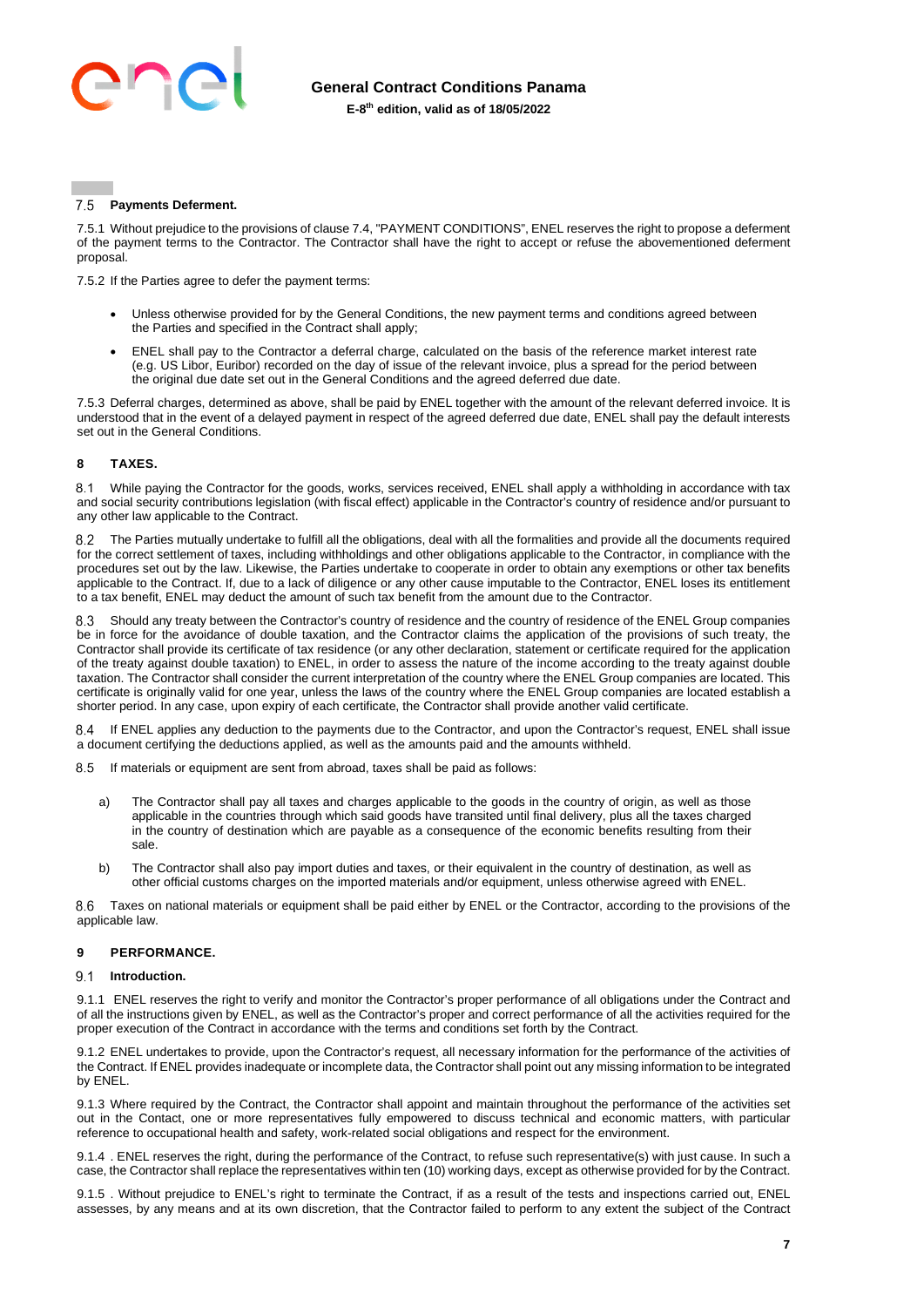

(including errors or inaccuracies), the Contractor shall remedy at its own expenses such breach, without affecting the dates established in the Contract in any way whatsoever.

#### $9.2$ **Inspection, tests and /or verification (checks)**

9.2.1 The Contractor shall, at any time throughout the Duration of the Contract and subject to reasonable advance notice, grant access to ENEL's personnel and/or the personnel of other Third Parties appointed by ENEL for this purpose (excluded the Contractor's competitors) to its premises and warehouses, and shall ensure that its Subcontractors and Subsuppliers do the same, in order to verify the performance of the Scope of Contract, including the manufacturing and test phases, as well as the progress of the activities.

9.2.2 In carrying out the aforesaid inspections/tests, ENEL and/or Third Parties' personnel shall comply with the relevant facility policies and the Contractor shall be authorized to restrict ENEL's access to its intellectual property and/or confidential information, expressly classified as such in the Contract, provided that the Contractor shall always grant ENEL access to all information required to properly perform the inspections/checks/controls.

9.2.3 At its own discretion, ENEL shall have the right to carry out any additional inspections/tests to those specified in the Contract. If the results of inspections/tests are successful, the relevant costs shall be borne by ENEL; if the results are unsuccessful, the costs of these inspections/tests shall be borne by the Contractor.

9.2.4 As an alternative to the physical access to premises and warehouses, upon ENEL's request, the Contractor and its Subcontractors shall enable and facilitate the performance of remote inspections/tests. The Contractor, or its Subcontractors, shall make available the connection system (e.g., video conference, smart glasses, web cam, etc.) and enable the video streaming of the inspections/tests, as well as the documents review and the interaction among local and remote attendees.

9.2.5 Without prejudice to ENEL's right to inspection, the Contractor shall carry out, on its own, all the inspections/tests required by the Contract and/or by the Law and the technical standards. The Contractor shall notify in writing to ENEL the date of such inspections/tests, at least fifteen (15) working days in advance, to allow ENEL and/or Third Parties to attend them. Regardless of the attendance by ENEL's personnel and/or Third Parties, the Contractor shall notify to ENEL the results of the inspections/tests and record these results in the relevant certificates or protocols.

9.2.6 ENEL shall receive the component type certificates before the start of manufacturing. If the type certificates are not available before the start of manufacturing, the Contractor shall submit to ENEL a detailed schedule of activities aimed to obtain the relevant certificate, provided that in any case, the final document shall be submitted to ENEL no later than the component delivery. ENEL reserves the right to attend any step of the certification process.

9.2.7 The component type certificate shall comply with technical specifications; in the case of any deviation, the type certificate shall be updated accordingly.

9.2.8 The Contractor may not start or stop any manufacturing, construction or assembly stage, nor ship materials, before the inspections and tests have been successfully completed, if preventive inspections and tests are required, or before ENEL provides its express consent in writing, or in the event that ENEL does not provide any indications to the contrary within ten (10) working days after the Contractor has notified the performance of the inspections and tests.

9.2.9 Successful results of any inspection, test or check, does not automatically imply the Contractor's proper fulfillment of the requirements, nor its approval by ENEL, and does not relieve the Contractor from any liability.

9.2.10 Failure by ENEL to file a claim in relation to the performance of the contractual services, including after completion of the afore mentioned inspection and control activities, shall not be construed as a limitation of the Contractor's liability for any breach of the contractual obligations, including if such breach is assessed at a later stage.

9.2.11 If the results of the inspections, tests or checks carried out show any breach of the provisions of the Contract, ENEL may request the replacement or restoration of the defective equipment or works, at the Contractor's expenses and no cost arising therefrom shall be borne by ENEL. If ENEL requires the replacement of materials, these shall be properly identified and the Contractor may not use them for the performance of the contractual activities.

The duration and the conditions under which the inspections, tests and trials shall be carried out may not be invoked by the Contractor as a reason or justification for deferring the delivery date set forth in the Contract, except if the delay in their performance is solely due to ENEL and such delay is not covered by the provisions of the Contract.

9.2.13 Notwithstanding the foregoing, where set out by the relevant Contracts, the inspections or tests shall be carried out in line with the Inspection Point Program prepared by the Contractor and accepted by ENEL.

#### **Quality Control.**

9.3.1 In the performance of the Contract, the Contractor guarantees that the quality of the goods, services and works covered by the Contract is fully consistent with the purpose pursued by the Parties upon the signing of the Contract. The Contractor guarantees in the performance of the Contract the compliance with the quality requirements specified in the technical documents forming an integral part of the Contract and the Contractor shall be liable for maintaining commercially acceptable quality control standards in the manufacturing of a product or in the performance of the service or work, including the production standards required by any local government agency and good manufacturing practices.

9.3.2 Quality control includes all the actions, activities and procedures required to provide a reasonable confidence that the contractual material, equipment, work or service shall properly comply with the terms required by ENEL and, where applicable, with the relevant technical standards.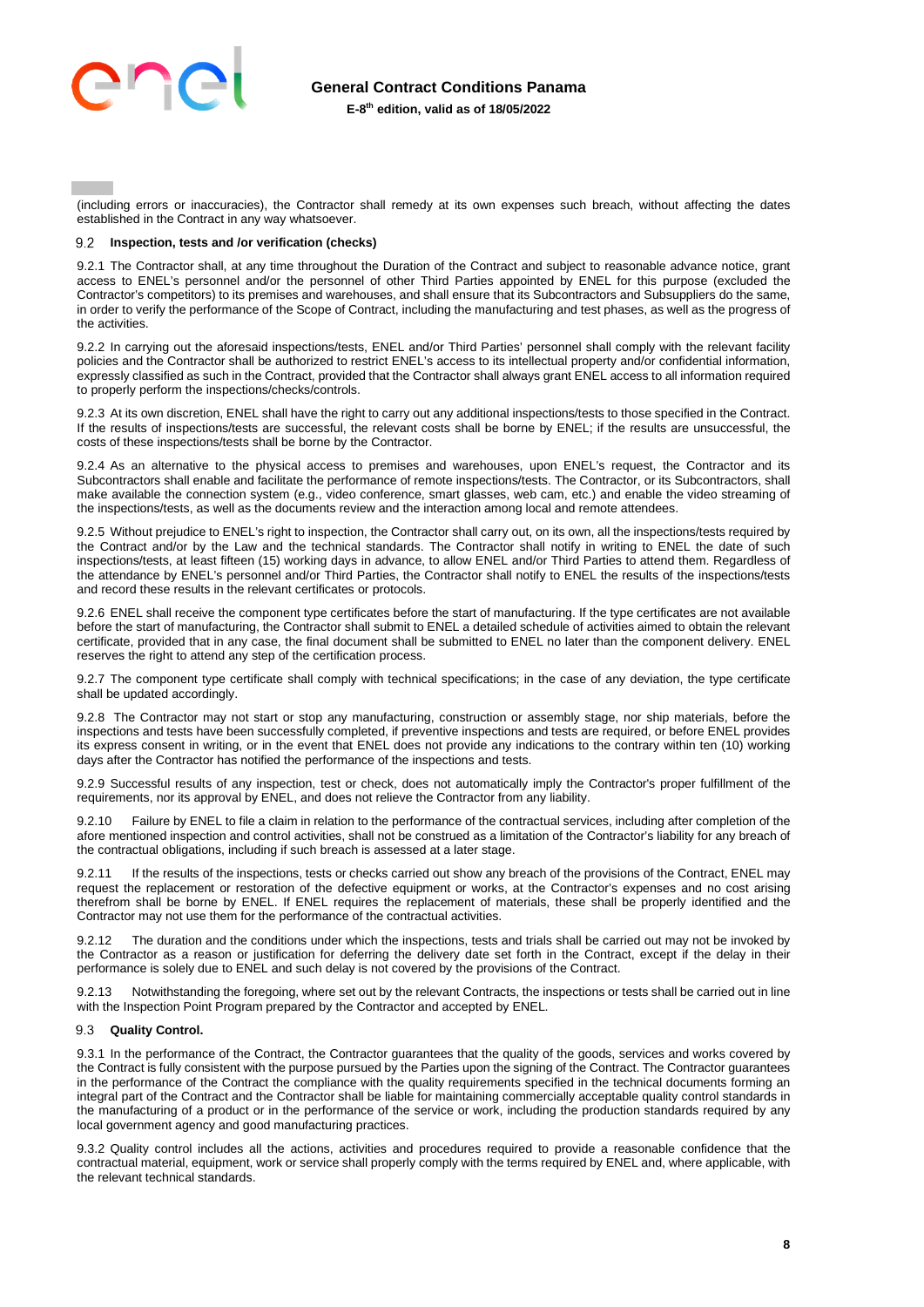

9.3.3 The Contractor shall be solely responsible for the quality control, regardless of the controls and inspections directly or indirectly performed or required by ENEL. These tests shall not relieve the Contractor from its full liability.

9.3.4 Before starting the manufacturing process, or the performance of the contractual work or service, the Contractor, upon ENEL's request, shall submit a Quality Control Plan to ENEL for approval.

9.3.5 After receipt of such Quality Control Plan, ENEL may raise objections, on justified grounds, in relation thereto within fifteen (15) working days from its date of submission to ENEL, and the Contractor shall duly modify the plan, making the required amendments in accordance with the objections raised by ENEL.

9.3.6 During the performance of the Contract, the Contractor shall strictly comply with the provisions of its Quality Assurance System and Quality Control Plan approved by ENEL, which reserves the right to carry out the required audits to verify their fulfillment.

9.3.7 Upon completion of the performance of the Contract, the Contractor shall submit for approval to ENEL a Quality Control final report, whose contents shall comply with the provisions of the Contract and of the Quality Control Plan approved.

9.3.8 The fulfillment of these quality control standards shall not relieve the Contractor, under any circumstances, from its liability in case of improper performance of the Contract.

#### **Delivery and acceptance conditions.**

#### 9.4.1 **Introduction**

9.4.1.1 Deliveries, including partial deliveries, shall be made in accordance with the dates or deadlines set out in the Contract.

If the Contract does not specify a completion date and only the period of performance or delivery are set out, such period shall be effective from one of the following dates, whichever comes first: (i) date of the Notice to Proceed, (ii) starting date of the performance of the Contract or (iii) execution date of the Contract.

9.4.1.3 The delivery date or the Completion Term may not be deferred or extended, except for reasons attributable to ENEL or as a result of a Force Majeure Event, in accordance with clause 17 "Force Majeure".

9.4.1.4 The advance of the completion term or a reduction of the period of performance or delivery shall only be allowed with ENEL's express consent. ENEL's consent shall not imply the payment in advance, in full or in part, of the price.

9.4.1.5 Without prejudice to clause 9.3.2, the Contractor shall duly notify to ENEL the actual, partial or full, delivery date of the Scope of Contract and request the Provisional Acceptance. Alternatively, the Contractor shall notify any situation which caused, or may cause, a delay in the delivery dates or terms set out in the Contract. If a delay is expected, the Contractor shall specify the new expected delivery date, which shall be subsequently confirmed by specific notice to ENEL.

Upon the Contractor's request, ENEL shall inform the Contractor of the Provisional Acceptance Date, which shall take place within thirty (30) calendar days from the request. On the Provisional Acceptance Date, ENEL shall meet the Contractor's Representative in order to verify the compliance of the delivery with the contractual requirements ("Provisional Acceptance Meeting").

9.4.1.7 The Contractor undertakes to implement, at its own expenses, any reasonable means to recover, to the extent possible, any delay on the agreed dates or deadlines, including if the delay is justified, if and to the extent that such delay is not attributable to ENEL.

9.4.1.8 Under no circumstances, including in the case of pending dispute resolution, the Contractor may suspend or willingly delay the delivery of the services under the Scope of Contract. Any breach of such obligation, shall entitle ENEL to terminate the Contract, without prejudice to its full right to compensation for any damages suffered.

#### 9.4.2 **Materials and/or equipment.**

Unless otherwise set out in the following clauses, the delivery of materials and equipment shall be made in accordance with the Incoterms. The delivery of materials and equipment shall be made at the location specified in the Contract and in accordance with the Incoterms established by the Contract.

The Contractor shall handle the customs procedure or, if agreed under the Contract, provide ENEL with the documentation required for the customs clearance of the materials and equipment in accordance with the Contract.

9.4.2.3 Transport to destination and unloading shall take place under the Contractor's full responsibility and in compliance with clause "INSURANCE. If required by the type of material, the Contractor shall obtain from the competent authorities any transit permits, licenses, authorizations or police protection in order to transport the materials and the Contractor shall bear all costs related to any work this may entail, such as: transit deviations, bridge buttresses, signs, etc.

9.4.2.4 ENEL reserves the right to postpone any shipment or dispatch of materials or equipment, without prejudice to the fact that the delivery date shall be considered as fulfilled, and the Contractor shall bear all the storage and insurance costs arising therefrom for the month after the agreed delivery date. If the deferment of the shipment is extended for a longer period, the Parties shall mutually agree the compensation due to the Contractor for the additional storage and insurance costs incurred.

9.4.2.5 All delivered materials and equipment shall be properly identified and accompanied by suitable information and labels in order to facilitate their acceptance at destination, as well as accompanied by a delivery note specifying the information set forth in the Contract.

9.4.2.6 The receipt document shall specify the successful results of the inspections and tests or, alternatively, the corrective measures adopted to remedy any defects identified.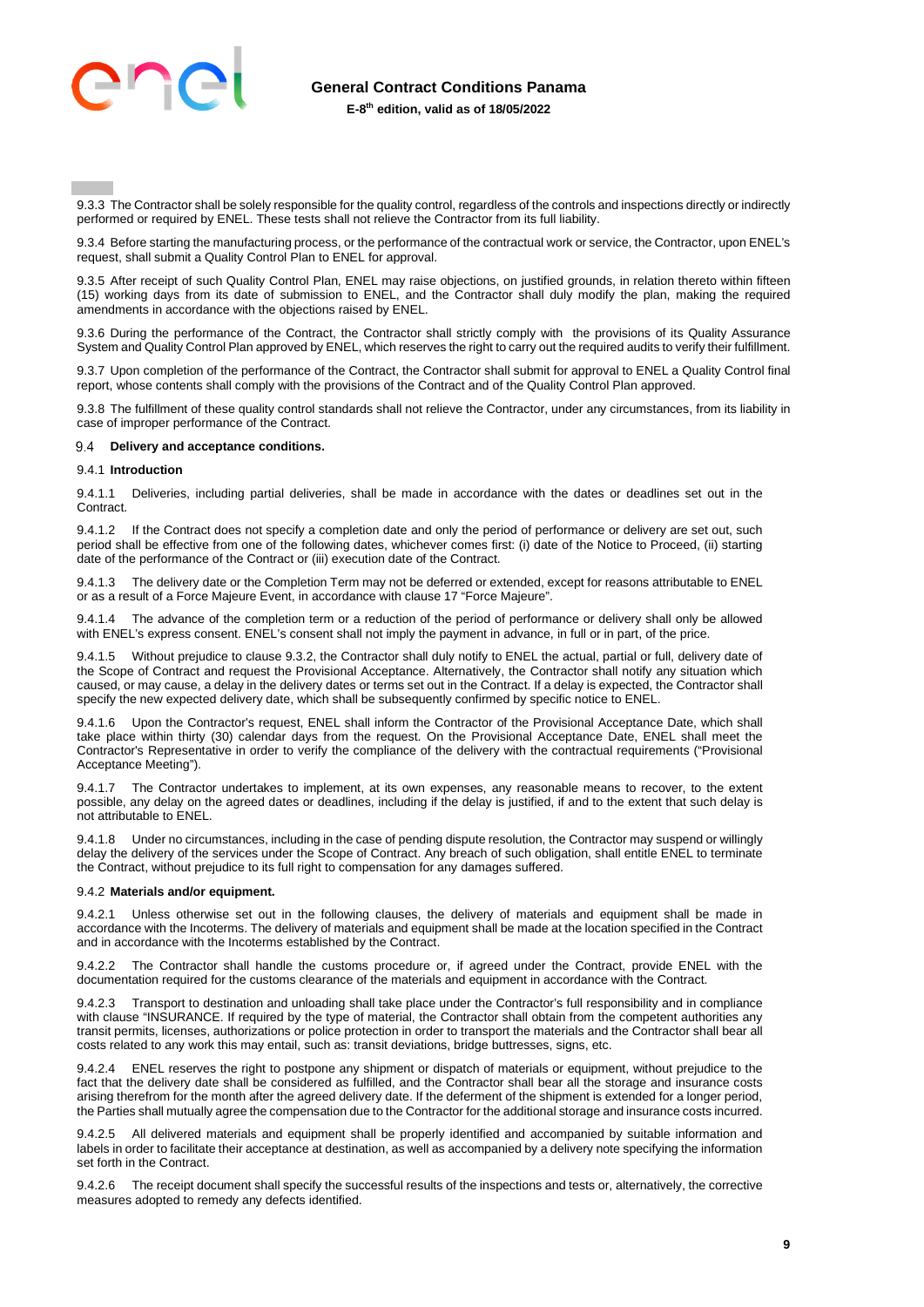

# **General Contract Conditions Panama**

**E-8th edition, valid as of 18/05/2022**

9.4.2.7 With each delivery, the Contractor shall send all the final technical documentation and the test protocols certifying that the services, works, equipment or materials comply with the provisions set out in the Specifications, the Contract and, where applicable, the relevant technical standards.

9.4.2.8 The Contractor, in addition to the aforesaid documents, shall certify, if required by ENEL, that the design, the raw materials and the make and type of the components are the same as those used in the approval stage.

9.4.2.9 To perform the delivery, the Contractor shall send to ENEL, to the attention of the contact person or of the acceptance manager specified in the Contract, within twenty-four (24) hours after the shipment, the Dispatch Note, indicating at least the following information therein:

- a. Contract reference number.
- b. Number of packages shipped, specifying their content. If this is the last delivery of the packages contracted, this shall be clearly specified.
- c. Information on the means of transport and/or transport company used, including the phone number of the contact person.
- d. Date and place of making the equipment or materials available to ENEL.

9.4.2.10 In the case of materials or equipment subject to quality control, and unless otherwise agreed, the Contractor shall not dispatch them until ENEL issues the mandatory Shipping Authorization after the Acceptance by Protocol or the Preliminary Acceptance. These requirements shall not apply to those supplies subject to an Agreed Quality scheme. If the Contractor dispatches the materials or equipment before receiving the relevant Shipping Authorization, all the expenses arising therefrom shall be borne by the Contractor.

9.4.2.11 When tests or trials and final examinations are not required, the delivery by the Contractor of the materials and equipment shall be formalized with ENEL's approval upon their receipt.

9.4.2.12 Upon completion of the performance of the Contract, the Contractor shall submit for approval to ENEL a quality control final report, whose contents shall comply with the provisions of the Contract and of the Quality Control Plan approved.

#### 9.4.3 **Similar works and/or services**

9.4.3.1 During the Provisional Acceptance Meeting, ENEL shall start drafting a Provisional Acceptance Document, reporting the information on the delivery and any intention to carry out specific tests to assess the good conditions of the delivery.

9.4.3.2 The absence of the Contractor's Representatives shall be considered equivalent to the full acceptance of the contents of the Provisional Acceptance Document.

9.4.3.3 The tests may be carried out on the same date of the Provisional Acceptance Meeting or thereafter; in this last case a new Provisional Acceptance Meeting shall be called by ENEL. After completion, the outcomes of such tests shall be included in the Provisional Acceptance Document.

9.4.3.4 Provisional Acceptance is intended to be completed when the outcomes of the tests are satisfactory to ENEL.

9.4.3.5 If the outcomes of the tests are not satisfactory, ENEL may point out in the Provisional Acceptance Document the defects identified and establish a mandatory term for the Contractor to remedy such defects. Once this period has expired, additional checks shall be carried out, and their results shall be reported in the Provisional Acceptance Document. In the case of satisfactory outcomes, the Provisional Acceptance is intended to be completed, otherwise ENEL has the right to terminate the Contract in accordance with claus[e16.](#page-15-0)

9.4.3.6 The term granted to the Contractor to remedy the faults detected shall not be construed as an extension of the contractual terms and, therefore, the Contractor shall be liable to pay the penalties and/or compensations arising from any damage or loss.

9.4.3.7 The Contractor shall inform ENEL well in advance of the completion date of the works, in order to determine the day and time for the formalization of the completion of works. ENEL shall reply as soon as possible, and in any case within 30 days from the receipt of such notification. On the date mutually agreed by the Parties for the formalization of the completion of works, the conditions of the works or services shall be examined in the Provisional Acceptance Document, in the presence of the Contractor's representative to assess their compliance with the contractual requirements.

9.4.3.8 If the Contractor disagrees on certain technical or financial aspects, these shall be specified in the Provisional Acceptance Document drawn up by ENEL, detailing the reasons for this disagreement. Any disagreements shall be settled according to the terms of the Contract.

During the Final Acceptance Meeting, ENEL shall draft a Final Acceptance Document certifying the full compliance of the delivery with the Contractor's requirements, after the relevant check during commercial operations. The absence of the Contractor's Representatives shall be considered equivalent to the acceptance of the contents of the Final Acceptance Document.

9.4.3.10 If the Contractor disagrees on certain technical or financial aspects pointed out by ENEL during the Final Acceptance Meeting, they shall be reported in the Final Acceptance Document, specifying the reasons for this disagreement. Any disagreements shall be settled in accordance with clause 31 (JURISDICTION).

9.4.3.11 The Contractor may request an extension of the cure period agreed by ENEL, notwithstanding that ENEL shall be entitled to deny such extension.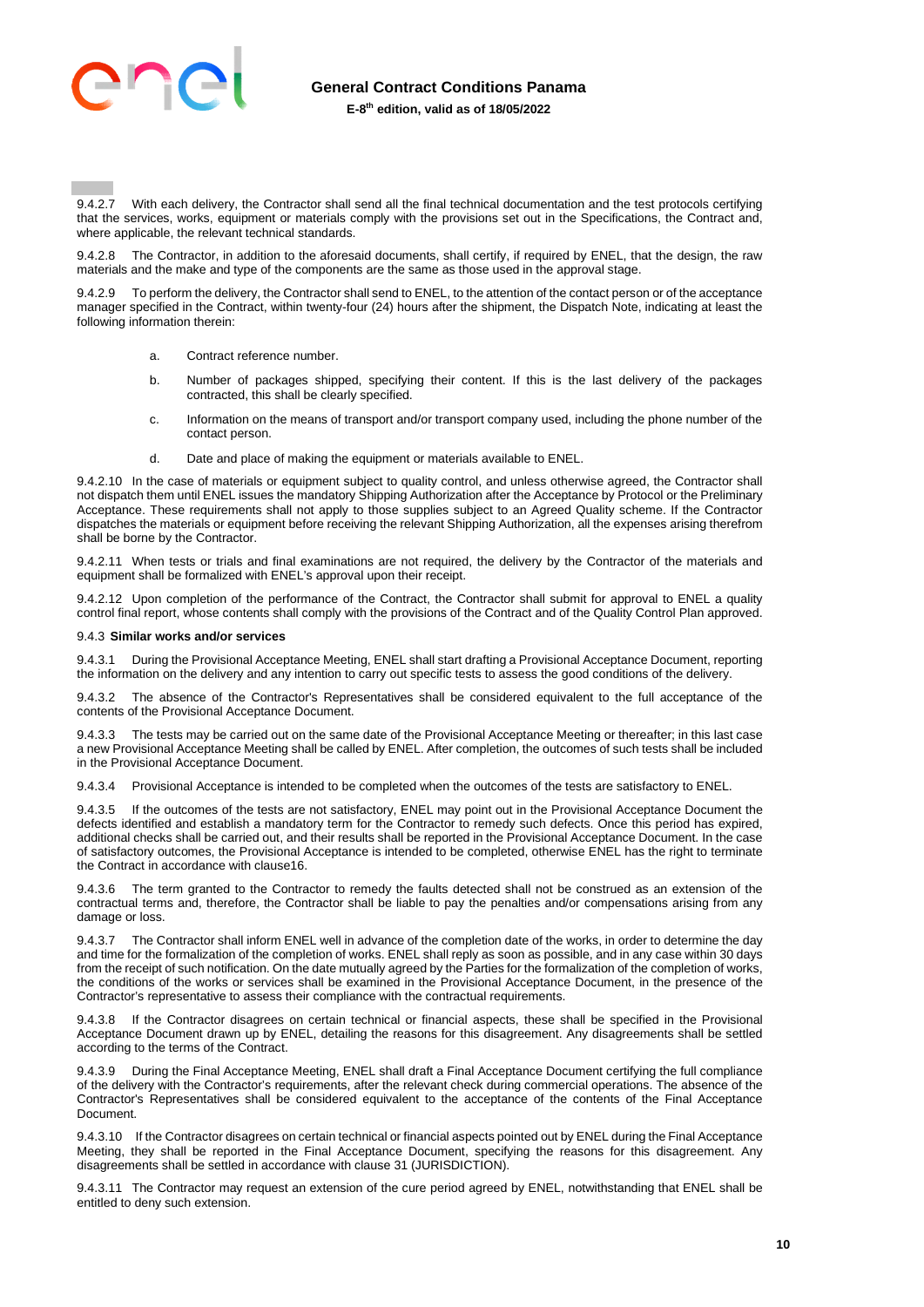

9.4.3.12 After the expiry of the Warranty Period, the Contractor shall notify to ENEL the expiry of such period, requesting the issue of the Final Acceptance Document. Upon receipt of the request, ENEL shall notify to the Contractor the date established for the final acceptance, which shall occur within thirty (30) calendar days from the receipt of the notification by ENEL.

9.4.3.13 The works or services contracted shall be entirely managed by the Contractor.

9.4.3.14 The Contractor shall obtain and deliver to ENEL the documents certifying the satisfactory completion of the works before the governmental authorities, according to the nature of the Contract.

#### <span id="page-10-0"></span>9.5 **Changes of contractual terms.**

Any modification of the contractual terms shall be made by attaching an annex to the Contract. The annexes shall be numbered consecutively. Each annex shall expressly specify the clause(s) modified and the new wording agreed by the Parties.

#### 9.6 **Transfer of Ownership and Risk.**

#### 9.6.1 **Materials and/or equipment.**

9.6.1.1 Unless otherwise agreed in the Contract the materials, properly packed in accordance with the Contract, shall be deemed to all intents and purposes to be the property of ENEL upon receipt by ENEL at the location and under the agreed conditions and/or at ENEL's warehouses, offices and/or plants. The Parties agree that, except in the cases referred to above, unloading shall be carried out under the Contractor's responsibility and at its expense.

9.6.1.2 Notwithstanding the foregoing, the Contractor authorizes ENEL to take possession of the materials and equipment, in whole or in part, as soon as they become part of a work or are placed an installation owned by ENEL, and to use them in ENEL'S works, installations or other works and to incorporate them into ENEL's works or installations, except if such authorization is limited to ENEL for justified reasons. Where such authorization is given, ENEL may use or include the materials and equipment in its development processes and may make use of the results of these processes. In any case the Contractor, until the transfer of the risks to ENEL, shall maintain an insurance in place with adequate coverage for the materials and equipment, even if they are already in the possession of and used by ENEL.

9.6.1.3 The Contractor shall be liable for any hidden or manufacturing defect, including during the Warranty Period and until the term set out by the applicable legislation, if longer, in addition to any other liabilities, either legal or of other nature, which may arise therefrom.

#### 9.6.2 **Works.**

9.6.2.1 The outcome of the contractual works shall be the property of ENEL upon execution of the Provisional Acceptance Document.

9.6.2.2 Without prejudice to the rights of the State or third parties, ENEL reserves the possession and ownership of all discoveries made during excavations and demolitions carried out on its own land, as well as of all usable mineral substances. In this case, the Contractor shall take all necessary measures or those specified by ENEL. ENEL shall pay the Contractor for any additional activities and/or special costs arising from these works, granting an extension of the period of performance, if required.

9.6.2.3 Without prejudice the provisions of the clauses above, ENEL reserves the right, at any time, to require the Contractor, which shall be bound to comply with such request, unless there is a justified reason to the contrary, to transfer the ownership of the works, installations, materials and equipment existing on the worksite.

9.6.2.4 The Contractor shall be liable for any hidden or manufacturing defect, including during the Warranty Period and until the term set out by the applicable legislation, if longer, in addition to any other liabilities, either legal or of other nature, which may arise therefrom.

9.6.2.5 In this case, the Contractor may continue to carry out its activities and shall maintain its liability for installation risks until the Final Acceptance Document is completed.

In any case, until the transfer of ownership to ENEL is formalized, the Contractor shall maintain an insurance with adequate coverage, even if the materials, as well as any other results of the contractual works, are already in the possession of and used by ENEL.

# **Bonus**

9.7.1 ENEL reserves the right to request, at any time, the Contractor to anticipate the delivery of whole or part of the Scope of Contract, by sending a specific written request. In exchange of such anticipation ENEL may be ready to recognize to the Contractor an economic bonus ("Bonus"). The Contractor will communicate in writing its eventual acceptance of the new deadline requested by ENEL.

9.7.2 It is understood that ENEL's request to anticipate the delivery shall not imply an automatic recognition of the Bonus, even though specifically accepted by the Contractor. The recognition of the Bonus, to the extent indicated in the Contract, remains subject to Contractor's achievement of the new delivery date/Completion Term and to the full compliance with all its legal and contractual obligations, among the others as far as labour, health and safety are concerned. In no case the Bonus shall be recognized to the Contractor if ENEL has applied penalties in accordance with the Contract.

#### **Records and Audits.**

9.8.1 The Contractor shall keep the books and accounts relating to the Scope of Contract in accordance with the generally accepted accounting principles applied consistently. Furthermore, the Contractor shall keep an internal auditing control system suitable for its operations. During the normal working hours and with a forty-eight (48) hours' notice, the Contractor shall grant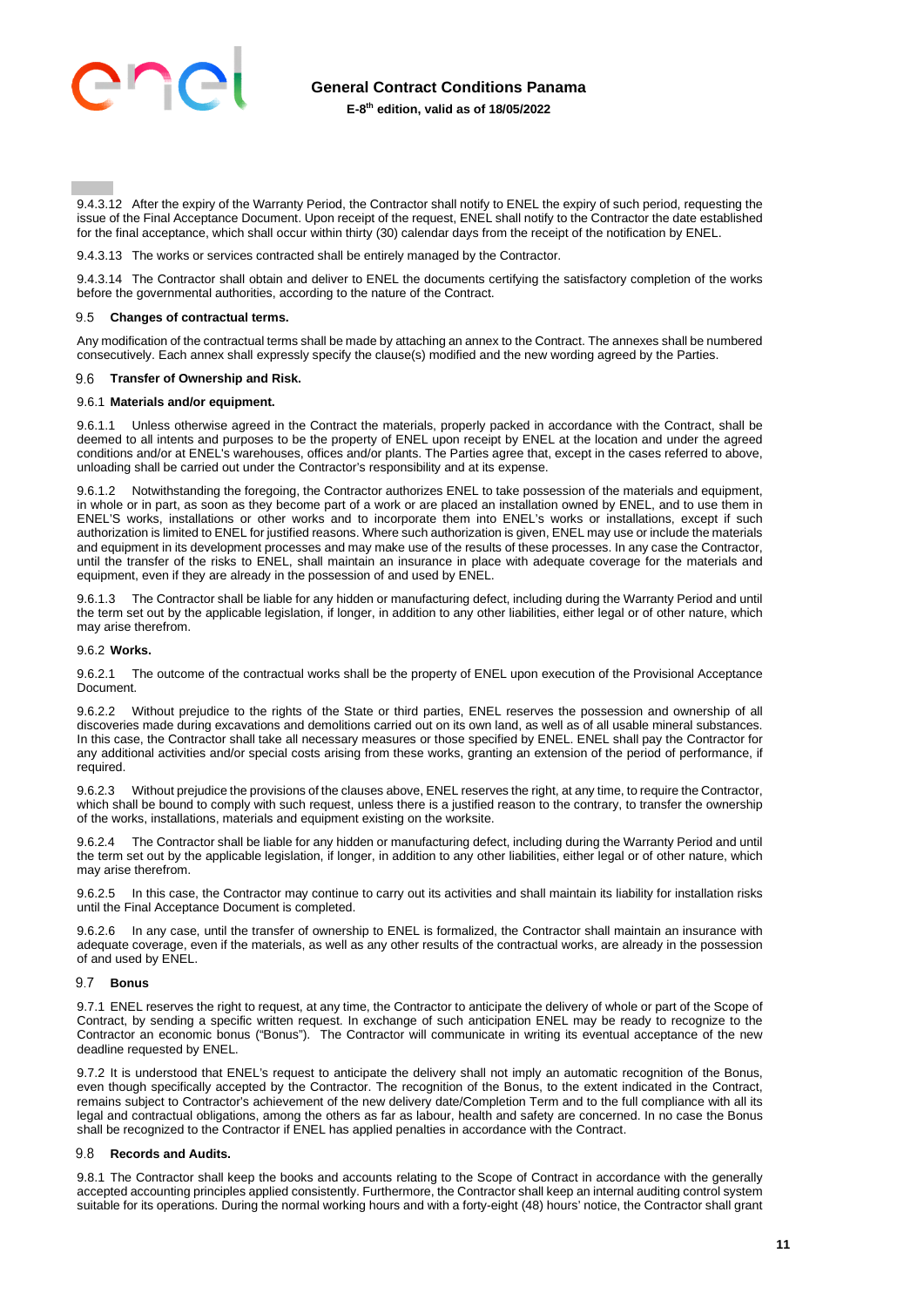

ENEL access to the records, books, instructions, drawings, receipts, subcontracts, purchase orders, vouchers and any other information connected with the Scope of Contract.

9.8.2 The Contractor shall make available to ENEL for inspection, audit or reproduction purposes, the outcome of the work in progress as soon as reasonably possible after receiving a written request.

9.8.3 The Contractor shall keep the records, including the books and accounts, related to the Scope of Contract for five (5) years after the Final Acceptance, to make them available if ENEL requires them for auditing purposes, under strict confidentiality obligations.

9.8.4 Until the Final Acceptance or the early termination of the Contract, the Contractor shall provide all the documents, reports and information in relation to this Contract reasonably requested by ENEL from time to time, provided that such additional information shall not imply substantial additional costs for the Contractor.

# <span id="page-11-0"></span>**10 SUBCONTRACTING.**

10.1 For works, services and supplies, the Contractor may subcontract them up to the percentage of the total amount of the Contract specified therein. If no percentage is specified, the Contractor may subcontract up to 49 % of the total amount of the Contract.

10.2 Self-employed workers shall be considered as Subcontractors.

10.3 Subcontracting is only allowed upon ENEL's explicit authorization and in compliance with the Law. The Contract shall specify the activities that may be subject to subcontracting.

10.4 The Contractor shall duly provide ENEL with a list of the potential Subcontractors, as well as a schedule for their activation; the list and the relevant schedule may be updated from time to time. The Contractor may not execute Subcontracts with persons not included in such list or not approved in writing by ENEL. The request for approval shall be submitted to ENEL at least thirty (30) calendar days before the date on which the Subcontractor is expected to start its performance of the Scope of Contract. The request for approval shall include the following details: (i) information on the Subcontractor, (ii) starting/ completion date of the Subcontractor's activities and (iii) part of the Scope of Contract subcontracted (type, volume, countries). To receive ENEL's approval, the Contractor shall ensure that any Subcontractor regularly registers with ENEL's Global Procurement Portal.

10.5 Taking into account the applicable Law, the subcontract shall comply with the following requirements:

- while bidding for the Contract, the competitors specified, also in the case of variations, the works/part of works or the services or supplies/part of services or supplies to be subcontracted;
- the subcontract shall be submitted to ENEL before the actual start of the activities;
- upon submitting the subcontract to ENEL, the Contractor shall provide a certification proving that the Subcontractors meet all the requirements for the performance of the subcontracted services, as well as the statement on the fulfillment of the general requirements set out by the Law;
- only one level of subcontracting is permitted. Therefore, subcontracted activities may not be executed or performed using any further level of subcontracting, except in the cases allowed by the Law.

The Contractor shall pay the safety costs related to the subcontracted activities<sup>2</sup>, to the Subcontractor without any reduction. ENEL shall verify the application of these provisions by means of its representatives in charge of the management and supervision of the Contractor.

10.7 The Contractor shall comply with the laws and regulations on salary set out in the "collective labor agreements" in force in Panama; if provided for by the local regulations, the Contractor shall be jointly and severally liable towards the Subcontractors for the compliance with these laws and regulations, including, without limitation, all the safety, salary, contributions and insurance obligations fulfilled in relation to the employees involved in the performance of the subcontracted activities.

10.8 However, the Contractor is fully and exclusively liable before ENEL for the performance of the Contract. The use of subcontractors for the performance of the activities shall not exclude or limit the contractual obligations undertaken by the Contractor, which shall be liable before ENEL for the performance of the Contract, as well as for any indemnification due to third parties for damages suffered during its performance.

 If the Contract is terminated for reasons attributable to the Contractor, the Contractor shall assign the Subcontracts specified by ENEL.

10.10 ENEL reserves the right to reasonably reject any Subcontractor or assignee deemed unsuitable during the progress of works.

10.11 The Subcontracts shall include, as a minimum requirement, the following provisions:

- a) Ensure the performance of the work, for the portion assigned in accordance with the specifications and standards of the Contract;
- b) Allow ENEL to inspect the work of the Subcontractors to check their compliance with the Contract provisions;
- c) Ensure the fulfillment of the labor and safety obligations set forth in the Contract;
- d) Provide the applicable guarantees in relation to the relevant portion of service, work or equipment;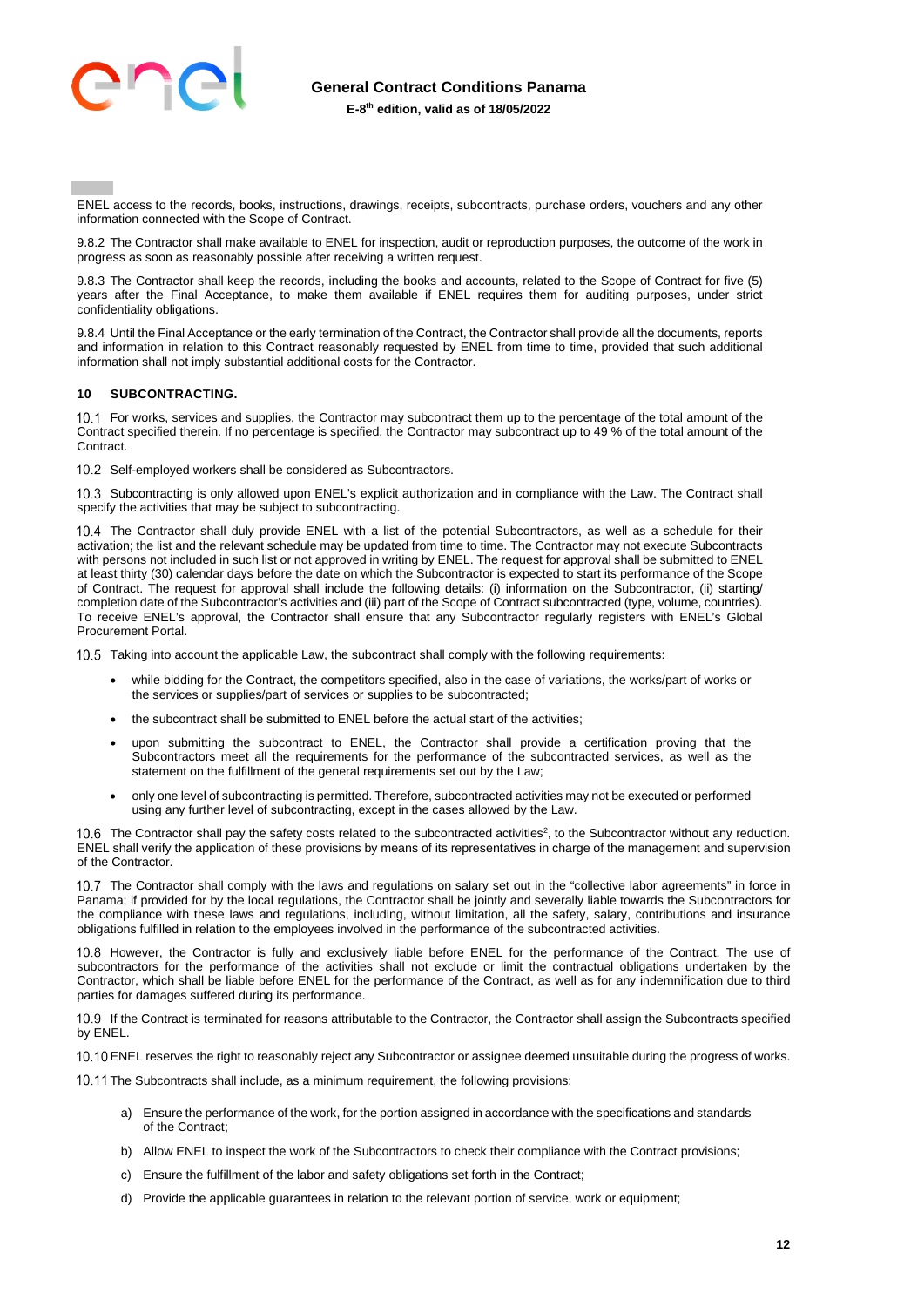

**General Contract Conditions Panama** 

**E-8th edition, valid as of 18/05/2022**

- e) Require insurance policies in proportion to the risk entailed in the portion of service or work assigned;
- f) Ensure the prior consent of the subcontractor to an assignment of the subcontract to ENEL under the Contract;
- g) Prevent the total or partial subcontracting, except with the approval of the Contractor and ENEL;
- h) Ensure that the contractual relationship with the subcontractor is established only with the Contractor, and obtain the waiver by the subcontractor of the right to claim any service or payment directly from ENEL;
- i) Be bound by the restrictions on the use of confidential information provided for by this Contract.

10.12 The Contractor shall cooperate in good faith to meet ENEL's requests to include other clauses in the Subcontracts, and adjust them according to the substantiated risks perceived by ENEL.

 For each Subcontract, the Contractor shall send a notice to ENEL, confirming the inclusions of the provisions specified in this document.

10.14 Under no circumstances may a contractual relationship be inferred between the Subcontractors or assignees and ENEL, and the Contractor shall always be liable for all the activities of the employees of such Subcontractors or assignees, and for the fulfillment of the contractual, legal and tax obligations arising from the performance of the Contract, as well as for any damage caused to ENEL by any of the employees of its Subcontractors or assignees.

10.15 ENEL shall not be liable before any Subcontractor or assignee, nor before their personnel, for any claim directly or indirectly arising in relation to the Contract; therefore, the Contractor undertakes before ENEL to make all possible efforts to avoid the submission and/or processing of these claims. Accordingly, the Contractor shall be liable before ENEL and shall indemnify ENEL from and against any judicial or extra-judicial actions or proceedings initiated against ENEL by any employee of the Subcontractors or assignees. Such indemnity shall cover both the amount payable by ENEL and the expenses or costs of any nature incurred by ENEL in connection with such claim. Any failure by the Contractor to comply with the provisions of this section shall be considered as a material breach, and shall entitle ENEL to terminate the Contract due to the Contractor's default, without any need for a judicial resolution and without prejudice to any other legal remedy available to ENEL.

#### <span id="page-12-0"></span>**11 ASSIGNMENT OF THE CONTRACT AND ASSIGNMENT OF RIGHTS AND CREDITS.**

11.1 The Contractor shall perform the contractual activities with its own means and resources. The assignment of the Contract to a third party is only allowed upon ENEL's explicit authorization and in compliance with the Law.

11.2 Unless otherwise set out in the Contract, the Contractor shall not assign or transfer, in full or in part, the rights or credits arising from the Contract to third parties, nor the Contractor may carry out other activities entailing any full or partial change of such rights, for any reason whatsoever. ENEL may, with the sole requirement of notifying the Contractor, assign the Contract and/or its collection rights and payment obligations arising therefrom to a third party.

11.3 The Contractor undertakes to properly notify to ENEL the commencement of any procedure for its dissolution, transformation, corporate reorganization, merger, demerger, capital increase or reduction, or any other extraordinary operations, including the sale and/or purchase of majority interests and/or business units, as well as any material changes in its administrative bodies. Notwithstanding the fulfillment of the confidentiality obligations by the Contractor, the notification specified above shall be made with a reasonable advance or, in any case, within five (5) working days from the occurrence of the events referred to above.

#### <span id="page-12-1"></span>**12 THE CONTRACTOR'S OBLIGATIONS.**

12.1 The Contractor shall perform the Scope of Contract in accordance with the Contract, Prudent Industry Practices and the Law. The Contractor shall carry out strict quality controls and only appoint qualified personnel to perform the Scope of Contract.

12.2 The Contractor shall cooperate with ENEL and use all commercially reasonable efforts to schedule, coordinate and perform the Scope of Contract so as not to delay or adversely affect its timely performance and completion. The Contractor shall cooperate with such third parties to the same extent as the Contractor has to cooperate with ENEL under the Contract.

12.3 The Contractor shall be fully liable for all the requirements related to the performance of the Contract and, in any case, for all the matters falling within its responsibility in accordance with the Contract, and in particular, for the following:

- carrying out the inspections, tests and checks required by the Contract and/or the regulations applicable to the Contract, as well as for all costs arising therefrom;
- managing and obtaining the required visas, authorizations and licenses for the performance of the Contract, except for those that are under the responsibility of ENEL by provision of law;
- organizing its personnel, employed in the performance of the contractual activities, provided that at all times the Contractor's responsibility shall be clearly identified and separated from that of ENEL;
- appointing a person in the Contractor's own organization to act as a contact person to ENEL during the performance of the Contract;
- the labor required to perform the Contract with all its associated costs;

12.4 In the case of foreign Contractors, and before the start of the works, the Contractor shall ensure that "key personnel" (such as the foreman, supervisor or site manager) is able to understand and communicate in the official national language or in the language specified in the Contract (both orally and in writing).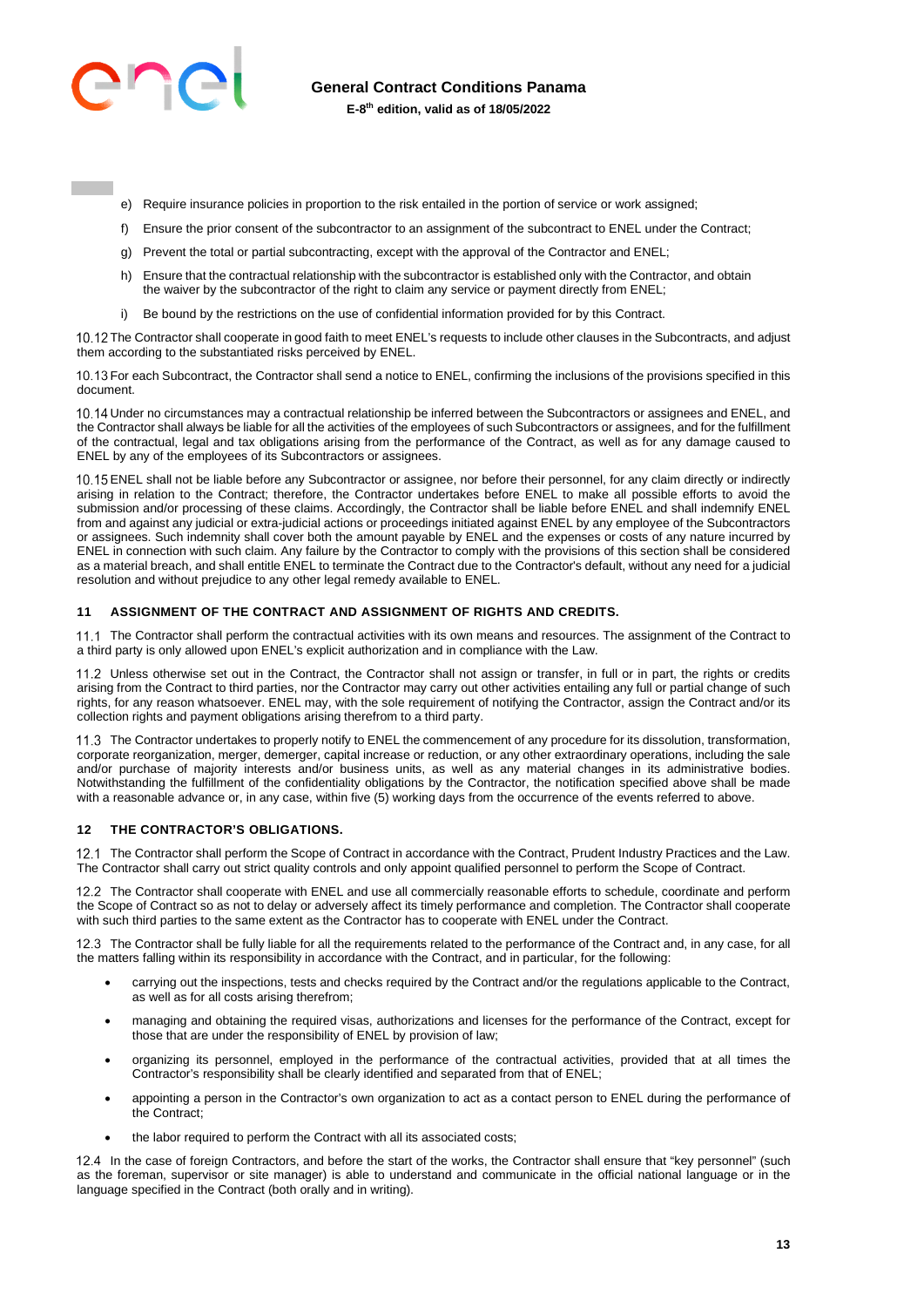

# <span id="page-13-0"></span>**13 THE CONTRACTOR'S RESPONSIBILITIES**

13.1 The Contractor, under its sole responsibility, shall comply with all the Laws and regulations required by the competent authorities in relation to the Contract.

13.2 The Contractor shall be liable for the proper fulfillment of its legal and tax obligations, as well as for its contractual responsibilities towards its contractors and Subcontractors.

13.3 If the Contractor is formed by two or more entities, each of them shall be jointly and severally bound to fulfill all the requirements of the Contract and the conditions for the performance of the Contract, in accordance with the Law.

 The Contractor shall prevent any situation that may give rise to conflicts of interest and therefore the Contractor shall take all necessary measures for their prevention and identification, and shall immediately inform ENEL of any conduct that may give rise to a conflict of interest.

13.5 The Contractor undertakes to indemnify and hold ENEL harmless from any liability and damage arising from any claim or legal proceedings of any kind which are directly related to the Contract, either judicial and extra-judicial, due to acts or omissions by the Contractor or its employees, representatives or Subcontractors.

13.6 The aforementioned indemnification includes any amount that ENEL should have to pay, either for expenses or costs of any kind arising from claims or judicial acts, in any case, without prejudice to its right of defense. Failure by the Contractor to comply with this clause shall be regarded as a material breach and shall entitle ENEL to terminate the Contract due to the Contractor's default.

#### <span id="page-13-1"></span>**14 THE CONTRACTOR'S WARRANTIES**

- 14.1 The Contractor shall warrant:
	- a) the suitability, exclusive ownership and/or legitimate availability of the materials and/or equipment, and that they are free and clear from any liens and encumbrances;
	- b) that all materials and equipment:
		- comply with the laws, specifications, regulations and contractual provisions;
		- are free from visible or hidden defects;
		- are suitable for their intended use;
		- meet the required quality level:
		- are not used;
	- c) that the works fulfill all the contractual requirements and are suitable for their intended use.

14.2 The Warranty Period of the materials and equipment, as well as of the works/services and all the rest of the warranties, shall cover the period specified in the Contract, or if no period is specified, for one (1) year from the date of the Provisional Acceptance Document, except if the law establishes a longer period, in which case the latter shall apply. In the case of a failure to sign the Provisional Acceptance Document, the year shall be considered from ENEL's approval for the delivery of the material and/or equipment, or from the notice of completion of the work or service and delivery of the documentation by the Contractor, so that the administrative authorization for the commissioning of the work, where applicable, may be processed.

 The warranty shall not cover defects or faults due to (i) the misuse or incorrect use by ENEL, except in cases where the misuse or incorrect use derives from the application of the incorrect or confusing content of manuals or instructions provided by the Contractor, (ii) the normal wear and tear, including due to environment or operation or use, or (iii) modification of the equipment not in accordance with the Contract or the Contractor's instructions or recommendations.

14.4 The warranty shall cover design and construction defects, as well as hidden defects and other defects specified in the Contract. Pursuant to this warranty, the Contractor shall carry out, as soon as possible and at its expense, any repair or replacement required, including the removal and transport of the defective components. In particular, the Contractor undertakes to:

- a) replace, as soon as possible or according to the schedule of the Contract, the materials and equipment that do not comply with the provisions or the requirements, as well as those unsuitable or of a poor quality. These materials and equipment shall be stored at ENEL's premises until they are replaced, without prejudice to ENEL's right to use the materials refused until their collection;
- b) fix, repair or replace all equipment showing design, material manufacturing or operating defects;
- c) replace all supplied materials and equipment in the event of any serial defects, thereby justifying the solution adopted to prevent the reoccurrence of such defects in the remaining materials or equipment to be supplied. A serial defect is considered to exist when the percentage of defective materials and equipment covered by the Contract exceeds the percentage established in the Contract, or if no percentage is specified, when the percentage exceeds 10% of the total materials and equipment;
- d) return the equipment/sites made available by ENEL in the same conditions as they were received;
- e) indemnify ENEL for any claim from third parties.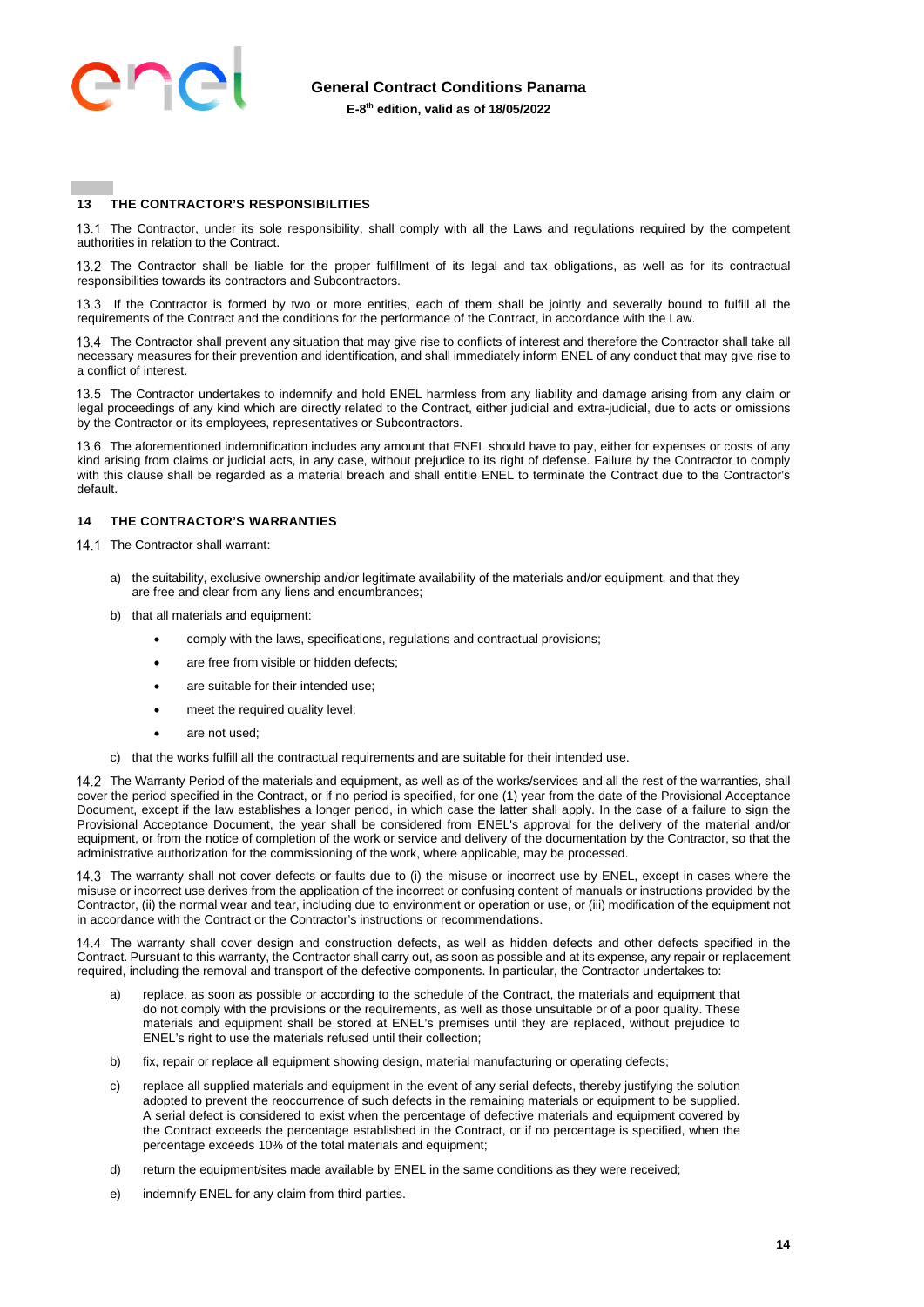

14.5 The obligations set forth above, as well as all the expenses arising for different reasons from the execution of the warranty, shall be entirely borne by the Contractor, and ENEL shall not be liable for any charge or cost.

 The decisions on the correction and the repair or repetition of the performance, construction or installation of any defective materials shall always be taken by ENEL, which shall notify such decisions to the Contractor. ENEL may order, on justified grounds, any temporary adjustment, correction, repair or replacement and the relevant costs shall be borne by the Contractor, until receipt of new parts, constructions or systems, as required.

14.7 In any case, the measures referred to in paragraph 14.6 shall be implemented by the Contractor as soon as practicable, so that they affect ENEL as less as possible and in such a way as to avoid any delay in the completion of the works or any stop of the systems or, if it is not possible, to reduce the delay or the time of unavailability, either full or partial, of the systems.

14.8 Failure by the Contractor to comply with the obligations set out in this clause, shall entitle ENEL to perform them, directly or by means of third parties, at the Contractor's expense. Furthermore, the Contractor shall indemnify ENEL for any damage or loss suffered, as set out in the Contract. In particular, if the Contractor fails to apply the remedial actions within the terms specified above, ENEL shall be entitled to apply the penalties for delay set out in the Contract.

 The Warranty Period shall be suspended on the date when ENEL duly notifies its decision to the Contractor and an extension equal to the time required for the repairs, replacements or new installations or works to be performed under the warranty shall be granted.

14.10 Spare parts shall also be subject to the abovementioned warranty.

14.11 When the Warranty Period has satisfactorily expired and any anomaly, defect or deficiency found during this period has been remedied, the Final Acceptance Document shall be signed, subject to prior issue of the Provisional Acceptance Document, and the economic guarantees provided by the Contractor shall be released.

14.12 The expiry of the Warranty Period or the Final Acceptance of the materials/works under the Contract shall not relieve the Contractor from its liability for visible or hidden defects, or for any other liability provided for by the applicable Law or the Contract.

14.13 If the Warranty Period expires before six (6) months from the commissioning of ENEL's main plant where the subject of the Contract should be used or of which it forms integral part, the Warranty Period shall be automatically extended until the expiry of such period, unless the materials or equipment supplied by the Contractor were repaired or replaced, in which case they shall be covered by a warranty for a period equal to the original warranty period from the date of repair and/or replacement. Under no circumstances this shall imply higher costs for ENEL.

14.14 Upon expiry of the Warranty Period and after the Final Acceptance, ENEL may, to its own benefit, directly or through third parties, modify or alter the materials and equipment covered by the Contract or the works made or facilities assembled, including if they are protected by licenses, patents or other forms of industrial property in favor of the Contractor, provided that ENEL maintains at any time due confidentiality.

#### <span id="page-14-0"></span>**15 PENALTIES**

15.1 Without prejudice to the provisions of paragraph 16.3 "TERMINATION", any failure by the Contractor to meet the delivery dates, either partial or final, set forth in the Contract, or any other breach of the Contractor's obligations under the Contract, may result in the application of a penalty by ENEL, in accordance with the agreed terms and conditions. The application of penalties does not exclude nor limit ENEL's right to compensation for any further damages.

 If the total amount of the penalties exceeds the limit specified in the Contract, ENEL reserves the right to terminate the Contract at any time. Unless otherwise agreed, the penalty shall be 1.5% of the total amount of the Contract for each calendar week of delay, during the first four weeks, and of 4 % as of the fifth week.

15.3 In the event that, in accordance with the Law, the penalties should apply as an indemnification, they shall only apply as such in relation to the specific damage set out herein, excluding any other damages caused, and ENEL shall be entitled to claim compensation for the relevant damages or loss suffered.

 The amount of the penalties for delay shall not exceed 20 % of the total amount of the Contract. ENEL's right to apply penalties shall not limit its right to terminate the Contract due to the Contractor's default in any way whatsoever.

15.5 The receipt of the payment for the penalties shall not prejudice ENEL's right to additionally charge to the Contractor any expense and surcharge that ENEL may pay to third parties as a direct or indirect result of the delay.

15.6 Should ENEL be deprived, during the Warranty Period, of the availability or use of materials or equipment covered by the Contract or of the completed works or assembled installations due to a defect, imperfection or damage not attributable to ENEL, or arising from deficiencies in the performance of the activities carried out to remedy said defects, pursuant to the Contractor's Warranties, the Contractor shall be subject to the relevant penalty set out in the Contract, or if no penalty is specified therein, for 0.1 % of the total amount of the Contract for each calendar day of unavailability.

15.7 The application of the penalties shall not relieve the Contractor from fulfilling the Contractor's Warranties to their full extent. Therefore, the Contractor shall remedy any technical deficiency detected, pay any penalty due and replace the material and equipment, or re-perform or repeat, as applicable, the works or services covered by the Contract, upon ENEL's request.

15.8 The procedure for the collection of any penalty under the Contract shall be made according to the following provisions:

a) ENEL shall notify in writing to the Contractor the penalty due, specifying the relevant amount. The Contractor shall have fifteen (15) calendar days from the notification date to specify any element in its defense.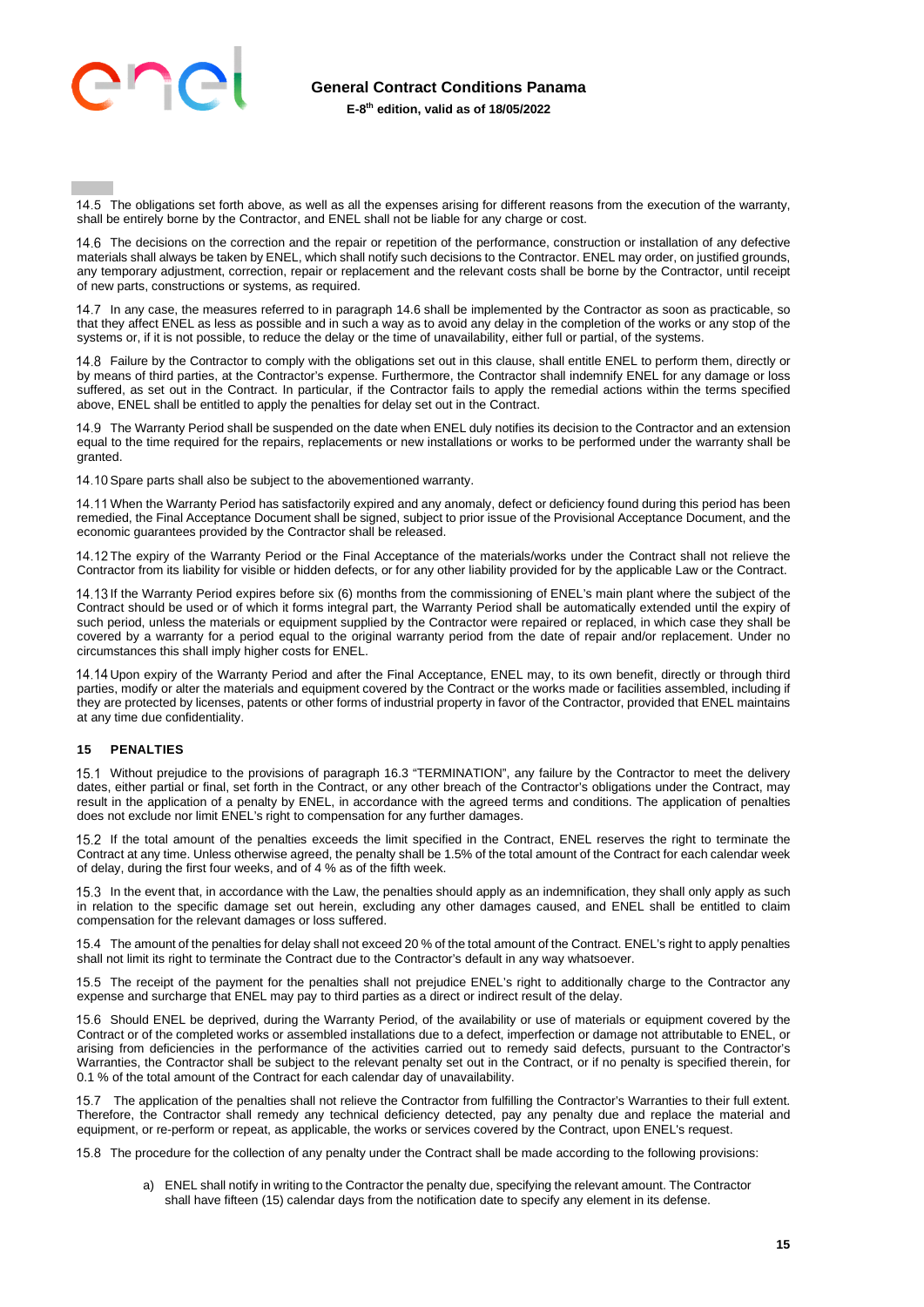

- b) Upon expiry of this period, and if ENEL refuses the Contractor's arguments, ENEL shall issue and deliver to the Contractor a debit note applicable to any outstanding invoice due to the Contractor, deducting the relevant amount proportionately to the debit note. If such amount may not be deducted from an invoice, ENEL may enforce, in relation to the relevant amount, the guarantees established, or may arrange the collection through any other means allowed by the Contract, the Law or these General Conditions, without prejudice to any compensation for damage due to ENEL.
- c) After the enforcement of the Economic Guarantee, the Contractor shall re-establish the guarantee up to the amount available before the enforcement.
- d) If no deduction is applied, ENEL shall retain the remaining amount resulting from the total amount of the guarantee and the amount of the penalty.
- e) If the amount of the original guarantee does not cover the amount of the penalties, ENEL shall compensate the pending payments to the extent required to cover the total amount of the penalties, without prejudice to the re-establishment of the guarantee by the Contractor, as specified above.

 Failure to apply one or more penalties does not imply a waiver by ENEL of the application of similar penalties, or of those that subsequently originate from the same cause.

# <span id="page-15-0"></span>**16 SUSPENSION, WITHDRAWAL, AND TERMINATION.**

# 16.1 Suspension.

16.1.1 If, for any reason, ENEL considers necessary or is obliged to temporarily suspend the performance of the Contract, in full or in part, ENEL shall notify the Contractor in writing thereof, stating the relevant reasons and providing an estimate of the duration of the aforesaid suspension.

16.1.2 Pursuant to the provisions of the HSE Terms, any risk situations or unsafe behavior by the Contractor shall result into the suspension of the performance of the Contract until proper health, safety and environmental conditions are restored.

The suspension shall be effective as of the date specified in the relevant notice. From such date, the Contractor shall stop the performance of the activities and properly store and maintain the materials, equipment and works, without prejudice to any other obligation arising from the applicable law and/or established in the Contract.

16.1.4 If suspension is due to the Contractor's default, the Contractor shall bear all costs and expenses incurred by ENEL as a result of the suspension.

16.1.5 In all other cases, except for suspension due to Force Majeure Events under clause 17, any documented direct costs incurred by the Contractor as a result of a suspension (including storage costs) shall be payable by ENEL upon submission of the Contractor's invoice.

16.1.6 If suspension lasts for more than one hundred eighty (180) calendar days, the Contractor upon thirty (30) calendar days prior written notice to ENEL, may, at its discretion, terminate the Contract. In this case, paragraph 16.3.2 shall apply to the benefit of the Contractor.

16.1.7 ENEL shall notify in advance to the Contractor, by written notice, the resumption of the activities and such notice shall be made within the date specified therein. The remaining term for the completion of the suspended part of works under the Contract shall run from that date. The Contractor shall be entitled to receive the payment, in accordance with the provisions of the Contract, for the works or deliveries already carried out. The payment of the portion of works or deliveries which, upon notification, are at an advanced stage and not included in the Contract, shall be negotiated between the Parties.

#### 16.2 Withdrawal.

16.2.1 ENEL may withdraw from the Contract at any time and regardless of the progress of the works, activities or operations. The withdrawal shall be notified in writing, with acknowledgment of receipt, and shall be effective as of the date of ENEL's notification specifying the activities to be completed and the activities to be stopped immediately. The activities duly carried out by the Contractor prior to the withdrawal date shall be payable by ENEL in accordance with the contractual prices. ENEL shall reimburse the Contractor, after reviewing the relevant satisfactory evidence provided by the Contractor in relation to the activities stopped and the activities not carried out. To this purpose, ENEL shall reimburse the lower amount between (i) the amount equal to the expenses incurred by the Contractor in relation to these activities, for any irrevocable order made and (ii) the amount equal to the actual economic loss suffered by the Contractor.

16.2.2 The Contractor may withdraw from the Contract in accordance with the legal and contractual provisions.

#### **Termination.**

16.3.1 ENEL may terminate the Contract according to the applicable Law and/or in all the circumstances set out in the Contract and/or in the following cases, if there is a cause that impedes or significantly prevents the proper performance of the contractual works:

- a) death of the Contractor, if the Contractor is a natural person, or a change in the Contractor's capacity that prevents or substantially affects the performance of the Contract.
- b) the dissolution, transformation, reduction of capital or any significant changes in the governing bodies of the Contractor, if such changes adversely affect the performance of the Contract or in the event that such changes in the Contractor violate the clauses "GLOBAL COMPACT" and "CODE OF ETHICS".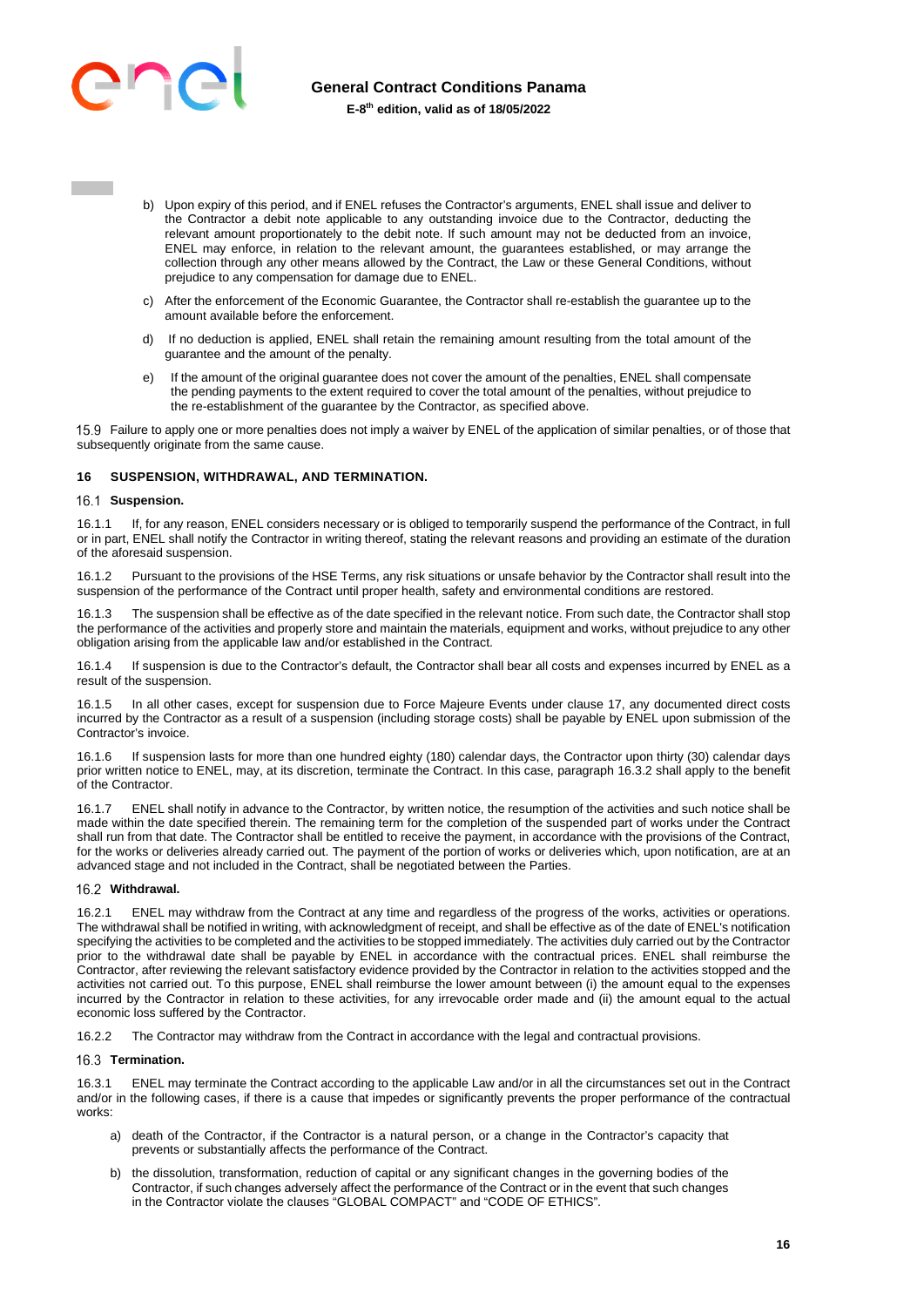

- c) the deterioration of the financial capacities/solvency, including bankruptcy proceedings or any other type of legal issues, or any other issue preventing or substantially affecting the proper performance of the Contractor's obligations.
- d) unjustified interruption or suspension of the performance of the Contract by the Contractor.
- e) the total amount of the penalties applied for delay during the performance of the activities reached the maximum amount specified in the Contract or the delay of the Contractor is such as not to fully satisfy the Scope of Contract established by ENEL.
- f) failure by the Contractor to timely obtain the certificates and authorizations required for the proper performance of the Contract in relation to its products or activities, or their loss or revocation throughout the term of the Contract.
- g) failure by the Contractor to remedy any breach of the applicable technical specifications and/or repeated errors or defects or breaches of the instructions provided by ENEL.
- h) incapacity or failure by the Contractor and/or the subcontractors or other third parties appointed by the Contractor, to carry out the contractual activities or to fulfill any of the compliance requirements set forth by the applicable law.
- i) failure to comply with intellectual property, confidentiality and personal data processing obligations, in accordance with the laws applicable to the Contract.
- j) assessment at any time, after the execution of the Contract, of any omission or inaccuracy of any information or statement provided or made by the Contractor in relation to the compliance with the legal, economic, financial, technical or contractual conditions.
- k) incorrect performance of the contractual works for reasons attributable to a subcontractor or to any person appointed by the Contractor and/or any failure to pay the compensation for damages caused to any person.
- I) any other breach by the Contractor that may prevent or materially and adversely affect the satisfactory performance of the Contract, or any other reason specified in the Contract as a ground for termination.
- m) refusal by the Contractor to commence the performance of any activities under the Contract.
- n) refusal by the Contractor, upon ENEL's resumption order, to resume the performance of the activities under the Contract that ENEL (for any reason) had ordered to suspend.
- o) performance by the Contractor of acts that are detrimental to the image of ENEL.
- p) acts, omissions, behaviors or situations related to the Contractor which may pose a risk to ENEL's reputation and reduce ENEL's confidence in the Contractor's honesty and integrity as well as its reliability with regard to the performance of the activities in compliance with the Contract provisions.
- q) the loss of even one of the requirements established for the homologation (where required), in relation to the conclusion of and compliance with the Contract. In the event that the Contractor does not inform ENEL of the situations described above and without prejudice to ENEL's right to terminate the Contract, ENEL may suspend payments due to the Contractor to comply with the contractual obligations towards third parties arising from the non-performance of the Contract by the Contractor.

16.3.2 In the cases listed above, ENEL may immediately terminate the Contract or may grant to the Contractor a cure period to remedy the contractual breach. If the Contractor does not remedy the breach within the specified cure period, the Contract shall be automatically terminated, without prejudice to ENEL's right to claim compensation for any damage or loss suffered.

16.3.3 In the case of termination of the Contract due to the Contractor's default, ENEL shall be entitled to acquire the materials already manufactured, in full or in part, or delivered by the Contractor, paying the relevant prices, if included in the Contract.

In the event of any breach by the Contractor, ENEL may, without prejudice to its right to apply the penalties or to take legal actions in relation to its right of compensation for damages, implement the following measures:

- 16.3.5 suspend the payments due to the Contractor;
	- a) enforce any economic guarantee provided by the Contractor.

#### <span id="page-16-0"></span>**17 FORCE MAJEURE.**

17.1 Unless otherwise provided for by the Law, a force majeure event shall mean the reasonably demonstrated occurrence of any act or event beyond the reasonable control, and not being the result of the fault or negligence, of the affected Party, preventing such Party from performing its obligations under the Contract, in full or part, and which such Party is unable to predict, prevent, avoid or overcome with the exercise of its best reasonable effort ("Force Majeure Event"). The burden of proving a Force Majeure Event shall be on the Party claiming its occurrence.

17.2 The Contractor may not invoke force majeure if any of the events listed below should occur:

a) meteorological conditions or phenomena that an experienced facilities Contractor may reasonably foresee and whose adverse effects may have been therefore avoided, in full or in part, by the Contractor;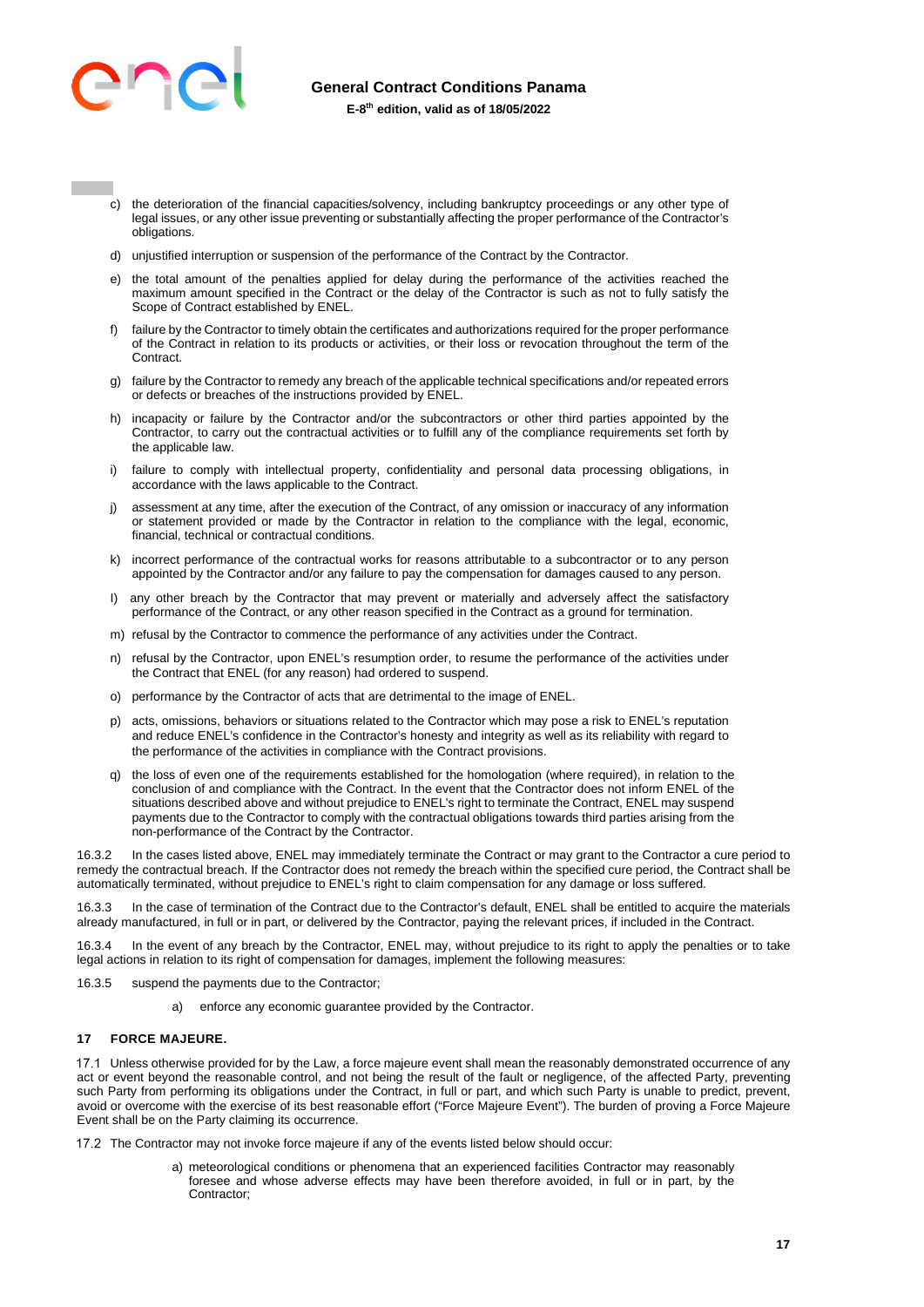

- b) delays or inability to procure materials or human resources that have occurred despite being reasonably foreseeable, or that may have been avoided or remedied in advance;
- c) strikes or labor disputes in relation to the Contractor or its subcontractors, except in the case of a national strike or strikes of the entire sector or industry;
- d) delays or contractual breaches due to the Contractor's subcontractors, unless such delays or contractual breaches are in turn a consequence of a force majeure event;
- e) the conditions of the site where the contractual activities are carried out, which should be known and accepted by the Contractor;
- f) technical, economic or financial difficulties of the Contractor or of its subcontractors.

17.3 Neither Party shall be liable for the breach of its obligations if the performance is delayed or may not be carried out due to a Force Majeure Event. The Party affected by a force majeure event shall notify in writing to the other Party thereof, as soon as possible, and however within five (5) calendar days from the day when the affected Party becomes aware of the circumstances referred to above. This notice shall:

- 1. identify the events and the circumstances occurred;
- 2. detail the estimated duration of the event;
- 3. specify the contractual obligations affected and the measures that will be implemented to reduce, if possible, the adverse effects of the event on the performance of the Contract;
- 4. include as attachments the documents proving that the events preventing the performance of the Contract should be considered as a cause of force majeure.

17.4 The other Party shall reply in writing, either accepting or reasonably refusing the cause, within ten (10) calendar days from the receipt of the aforementioned notification. The absence of a response from the notified Party within such term shall be understood as an acceptance of the force majeure invoked.

17.5 In the case of a force majeure event, the performance of the affected activities shall be suspended throughout its duration, and neither Party shall be entitled to claim for compensation. The contractual obligations not affected by force majeure shall be performed in accordance with the contractual terms and conditions in force before the occurrence of the force majeure event. If the Force Majeure Event affects the agreed delivery date, such delivery date shall be extended on a day-by-day basis in accordance with the number of days of delay caused by such Force Majeure Event, except as otherwise agreed between the Parties.

17.6 If due to force majeure, the performance of the Contract is substantially affected and suspended for more than one hundred and eighty (180) calendar days, or if its resumption is proven to be impossible, each Party shall be entitled to terminate the Contract, without any compensation applying on the Parties.

#### <span id="page-17-0"></span>**18 LABOR LAW OBLIGATIONS.**

#### 18.1 **Introduction.**

18.1.1 The Parties agree that no employment relationship nor a relationship of subordination between ENEL and the Contractor's personnel (and vice versa) exists or shall exist under the Contract. The Contractor, or the employer of the personnel employed by the Contractor for the performance of this Contract, as applicable, shall be liable for all the legal obligations arising on the employer of the personnel members, including, without limitation, the payment of all the salaries and benefits to which the personnel is entitled under the applicable law, as well as the payment of all the social security contributions.

18.1.2 The Contractor shall be the only entity legally liable before ENEL for any labor claim submitted by any member of the Contractor's personnel against ENEL. Each Party, as the employer of its employees, shall be responsible for: (i) the payment of salaries; (ii) the payment of the contributions to the applicable social security scheme and/or funds of its country of domicile. Each of the Parties undertakes all the responsibilities and/or obligations set out by the applicable labor law in relation to its employees, administrative personnel and affiliates.

18.1.3 The Contractor agrees to hold ENEL harmless from any action or claim, either individual or collective, filed by its employees against ENEL, as well as to refund and indemnify ENEL for any amount that ENEL should pay due to these labor claims, including legal fees.

18.1.4 If ENEL receives a labor notification or claim from any employee of the Contractor, ENEL shall notify the Contractor in writing thereof within two (2) working days from the acknowledgment of receipt of the relevant notification or claim, attaching a copy thereof. ENEL may employ all the legal counsels deemed appropriate for the defense against any claim received and ENEL may recover from the Contractor the legal fees incurred for such defense. The Contractor undertakes to provide all the support required and to deliver to ENEL any information and documents required for the defense.

18.1.5 The Contractor shall not be liable before ENEL in the following cases: (i) ENEL does not act in accordance with the provisions of the previous paragraphs, or (ii) ENEL employs legal counsels for the defense of any claim filed against ENEL, in which case the defense, including the legal fees, shall be the exclusive responsibility of ENEL.

18.1.6 Within the framework of personnel hiring the Contractor undertakes to comply with the anti-discrimination local legislation.

18.1.7 The Contractor undertakes to send, upon ENEL's request, supporting evidence about the fulfillment of the following obligations: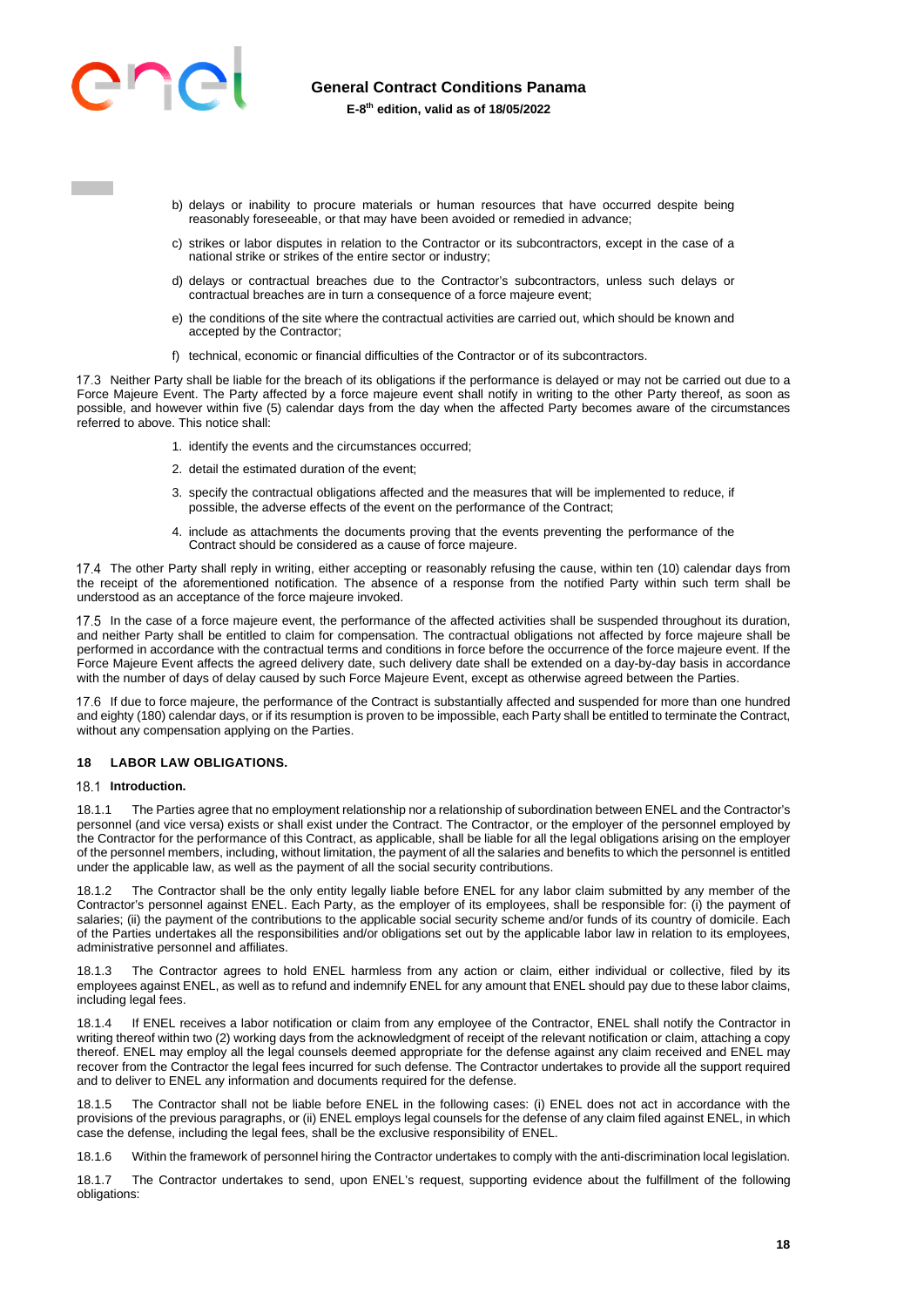

- a) Payment receipts of salaries, holidays, bonuses and any applicable benefits due to the employees;
- b) Payment receipts related to Social Security and Income Tax.

18.1.8 The Contractor shall execute the collective labor agreements with the trade associations for the branch of industry under the scope of its corporate purpose and ENEL may at any time request the Contractor to provide supporting evidence about the compliance with the Contract provisions.

#### <span id="page-18-0"></span>19 **ECONOMIC GUARANTEE.**

19.1 The Contractor shall guarantee the performance of all contractual obligations as well as the payment of damages and losses arising from the breach of the Contract.

 ENEL may request the establishment of the Performance Guarantee, Advance Payment Guarantee (if applicable) and Warranty Guarantee, which may be submitted at the Contractor's discretion either in cash or as a guarantee issued by a financial institution approved by ENEL and in compliance with the requirements listed below.

19.3 The economic quarantee shall:

- be issued in accordance with the template attached as an annex to the Contract, subject to the Law and enforceable in Panama;
- be unconditional and irrevocable;
- be issued for the benefit of ENEL;
- be payable on first demand only upon submission by ENEL of a written request to the issuer stating that ENEL has the right of repayment of the economic guarantee.

 The financial institution issuing the guarantee shall be subject to ENEL's prior approval and shall be a local bank (or the local branch of the entity, in the case of foreign banks) of recognized creditworthiness, an insurance company or a financial intermediary authorized by the competent authorities to operate in the business of guarantees.

19.5 Should the issuer's creditworthiness deteriorate, the Contractor shall provide within sixty (60) days, upon ENEL's request, a replacement guarantee issued by a financial institution approved by ENEL. If no guarantee is submitted, ENEL may, in accordance with the Law, withhold and suspend any payment due to the Contractor.

19.6 The existence of a quarantee shall not limit the Contractor's liability under the Contract to the amount or the period of validity of the guarantee.

19.7 If the Price of the Contract should increase, or its Duration should be extended, during its performance, ENEL may request the Contractor to provide an additional or replacement economic guarantee to cover the increase in the Contract Price.

19.8 Failure by the Contractor to comply with the required addition or replacement of the quarantees in accordance with clauses 19.5 and 19.7 above, shall entitle ENEL to terminate the Contract or, in accordance with the Law, to withhold and suspend payments to the Contractor until the due guarantee amount is reached.

19.9 Where the Contractor fails to provide the guarantee within the terms specified, and without prejudice to any other remedy available, ENEL may terminate the Contract or suspend its effects until the Contractor provides a guarantee approved by ENEL, or ENEL accepts other equivalent guarantees offered by the Contractor. In any case, ENEL shall be entitled to withhold, in accordance with law, for their delivery to the Contractor upon fulfillment of its obligation to provide the required guarantees, the payments due to the Contractor up to 10 % of the total amount of the Contract, without prejudice to its right to terminate the Contract.

19.10 Unless otherwise set out in the Contract or in the General Conditions, the guarantee(s) established by the Contractor shall be effective for thirty (30) calendar days after the expiry of the Warranty Period or, if applicable, of the Final Acceptance and such guarantee(s) shall be returned, upon the Contractor's written request, after ENEL has applied all the deductions and carried out all the checks. If the economic guarantees issued expire earlier, the Contractor shall extend them to meet the period required, and the renewal shall be made at least forty-five (45) days in advance; otherwise, this shall be construed as a contractual breach in accordance with these General Conditions.

#### **Performance Guarantee**

19.11.1 If established in the Contract, and unless the Contract sets out a different percentage, the Contractor shall deliver to ENEL a first demand guarantee for an amount equal to 20 % of the Price, as a guarantee for the accurate, proper and due performance of the obligations arising from the Contract on the Contractor, including the obligation to pay any amount due to ENEL, such as the penalties. The Performance Guarantee shall also cover the warranty obligations of the Contractor before the delivery of the Warranty Guarantee.

19.11.2 The Contractor shall make available the Performance Guarantee before the Contract signature.

19.11.3 If the Contractor performs all of its contractual obligations, the Performance Guarantee shall be returned to the Contractor within ten (10) calendar days from the date of issue of the Warranty Guarantee.

# **Advance Payment Guarantee.**

19.12.1 If ENEL makes advance payments to the Contractor, the Contractor shall deliver to ENEL a first demand guarantee for an amount equal to 100 % of the payment made.

19.12.2 The Contractor shall deliver to ENEL this Guarantee before ENEL makes the advance payment.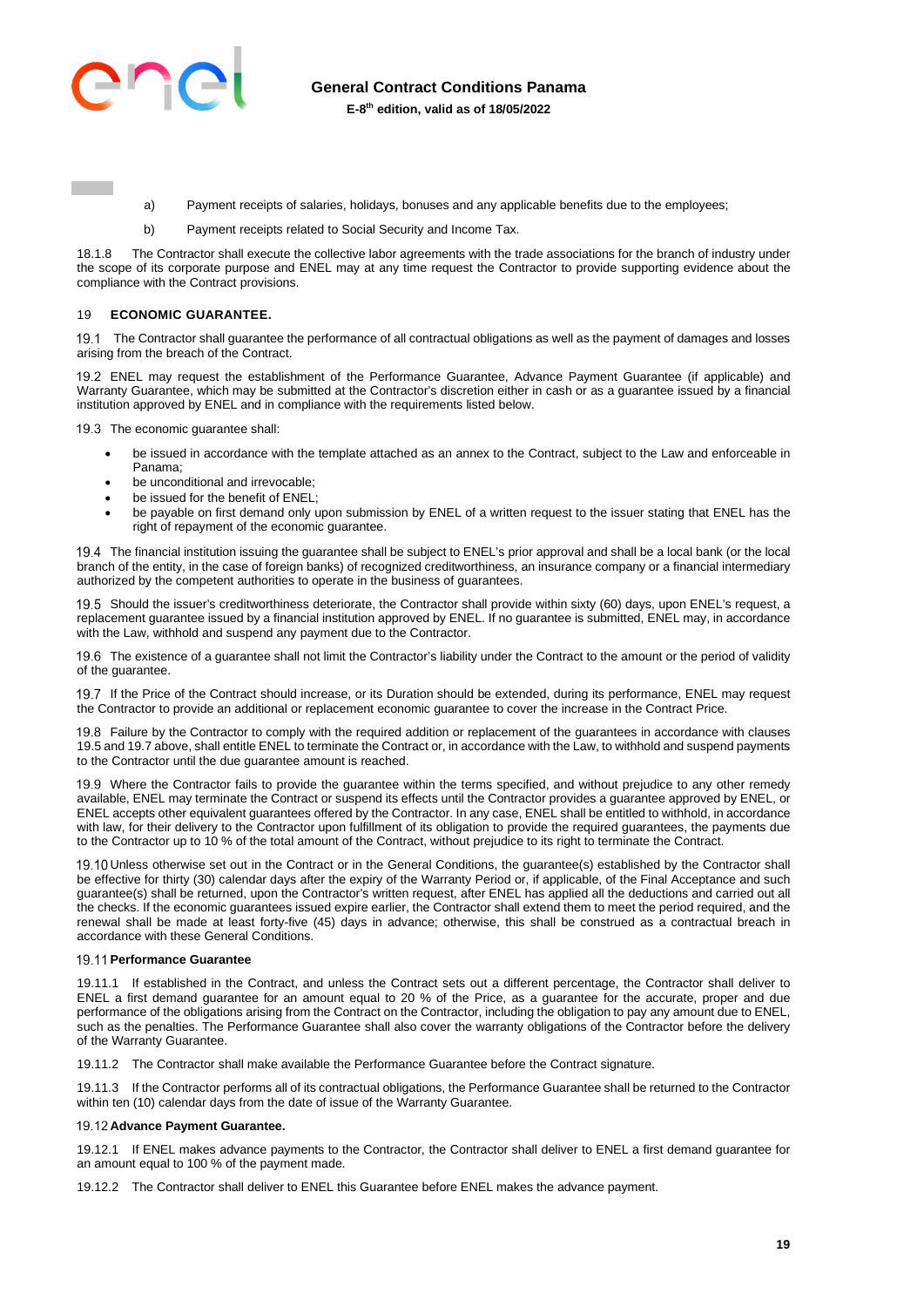

19.12.3 The advance payment Guarantee shall be returned to the Contractor after the Contractor has fulfilled a portion of the Scope of Contract having a value, in accordance with the Price, equal to the advance payment.

#### **Warranty Guarantee**

19.13.1 If provided for by the Contract, and unless the Contract sets out a different percentage, the Contractor shall deliver to ENEL a first demand guarantee for an amount equal to 5 % of the Price, as a guarantee for the Contractor's obligations during the warranty period.

19.13.2 The Contractor shall deliver the Warranty Guarantee to ENEL when ENEL returns the Performance Guarantee.

#### <span id="page-19-0"></span>20 **INSURANCE.**

20.1 The Contractor shall assume all liability for injury or damages caused to persons or property in the performance of the activities - including those performed by subcontractors or third-party agents - specified in the Contract and undertakes to take out adequate insurance policies at its own expense, in relation to the risk, and with financially stable and renowned insurance companies, throughout the term of the Contract, for:

- a) losses or damages that may be caused to materials and equipment covered by the Contract during their processing, loading and transportation, up to the time and place of delivery to ENEL, with the Contractor's full liability for any damage caused to the materials or equipment. This obligation is also assumed by the Contractor with regard to materials and equipment provided by ENEL for the performance of the Contract, from the moment they are made available to the Contractor or its subcontractors, until they are returned to ENEL.
- b) civil liability for losses and damages that may be caused by the Contractor's personnel or by its subcontractors' personnel, to the personnel or properties of ENEL and/or of third parties arising from the performance of activities under Contract. In all circumstances, ENEL shall not be liable for any causes attributable to the Contractor.

20.2 Similarly the Contractor undertakes to take out insurance for civil liability with adequate limits on compensation according to the risk, to cover claims for damage to property, personnel and/or for financial damage that may be caused to ENEL or third parties arising from defects or malfunction of materials or equipment attributable to the Contractor. Furthermore, the Contractor shall be liable for environmental damage or the imminent possibility that it may take place, as well as for the costs related to prevention, reduction and repair, in accordance with the conditions laid down in the applicable legislation.

20.3 If the Contract provides for the storage of materials by the Contractor at ENEL's premises, ENEL may request, and the Contractor shall take out, in addition to the insurances specified above, an insurance for theft and other damages that may be caused to the stored and/or deposited materials, for the entire duration of the Contract.

 The above policies shall include a provision obliging the insurance company to pay ENEL directly. The limits of the insurance policy shall cover damaging events subject to claims received within the period of performance of the Contract and/or after the Warranty Period.

20.5 The insurance policy shall provide for the total waiver of the insurer against ENEL, with no exceptions whatsoever.

20.6 The Parties agree that the existence, validity and effectiveness of the insurance policies referred to in this clause is an essential condition for ENEL and, therefore, if the Contractor is not able to prove at all times the existence of the insurances, ENEL may terminate the Contract, notwithstanding the obligation to pay compensation for the damages suffered by ENEL.

20.7 If at ENEL's discretion the insurances submitted by the Contractor are not sufficient to cover the risks, both in relation to the delivery of materials and/or equipment, as well as to the performance of the contractual works and/or services, the Contractor undertakes to modify and amend the insurance coverages according to the requirements of the Contract.

20.8 Similarly, the Contractor undertakes to take out, at its own expense and with financially stable and renowned insurance companies, any other type of compulsory insurance that may be required by applicable law, for the entire duration of the Contract.

#### <span id="page-19-1"></span>**21 INTELLECTUAL PROPERTY.**

21.1 The Contractor represents and warrants that in the performance of the contractual activities and in the design, manufacturing, sale, distribution or marketing of any product or service supplied to ENEL, the Contractor has not infringed, is not infringing and shall not infringe any third party's intellectual property rights, such as rights on trademarks, patentable inventions, copyrighted works, utility models, industrial designs and trade secrets.

21.2 Where the Contractor should require to use any third party's intellectual property right to perform its contractual obligations, ENEL reserves the right to request to the Contractor the relevant documentation. Upon ENEL's request, the Contractor shall provide any additional information, explanation, evidence, correspondence, manual and other documents or data relating to the resources protected by intellectual property rights, used in the performance of the Contract.

21.3 The Parties agree that, as for ENEL's products, samples or technical specifications that are delivered by ENEL to the Contractor for the performance of the Contract, the Contractor: (i) may not in any way copy, disclose, distribute, reproduce, process, translate, modify, adapt, develop, decompile, dismantle, reverse-engineer (or, in any case, carry out operations intended to extract the source codes) – in full or in part – any of such ENEL's products, samples or technical specifications, (ii) may not perform or manufacture any works, objects, items, products, samples or technical specifications derived therefrom; (iii) shall not use such products, samples, technical specifications or information covered by ENEL's intellectual property for any purpose other than the proper fulfillment by the Contractor of its contractual obligations, (iv) shall ensure that the aforementioned prohibitions are complied with also by the other parties involved, or which may be involved, by the Contractor in the performance of the Contract, (v) shall not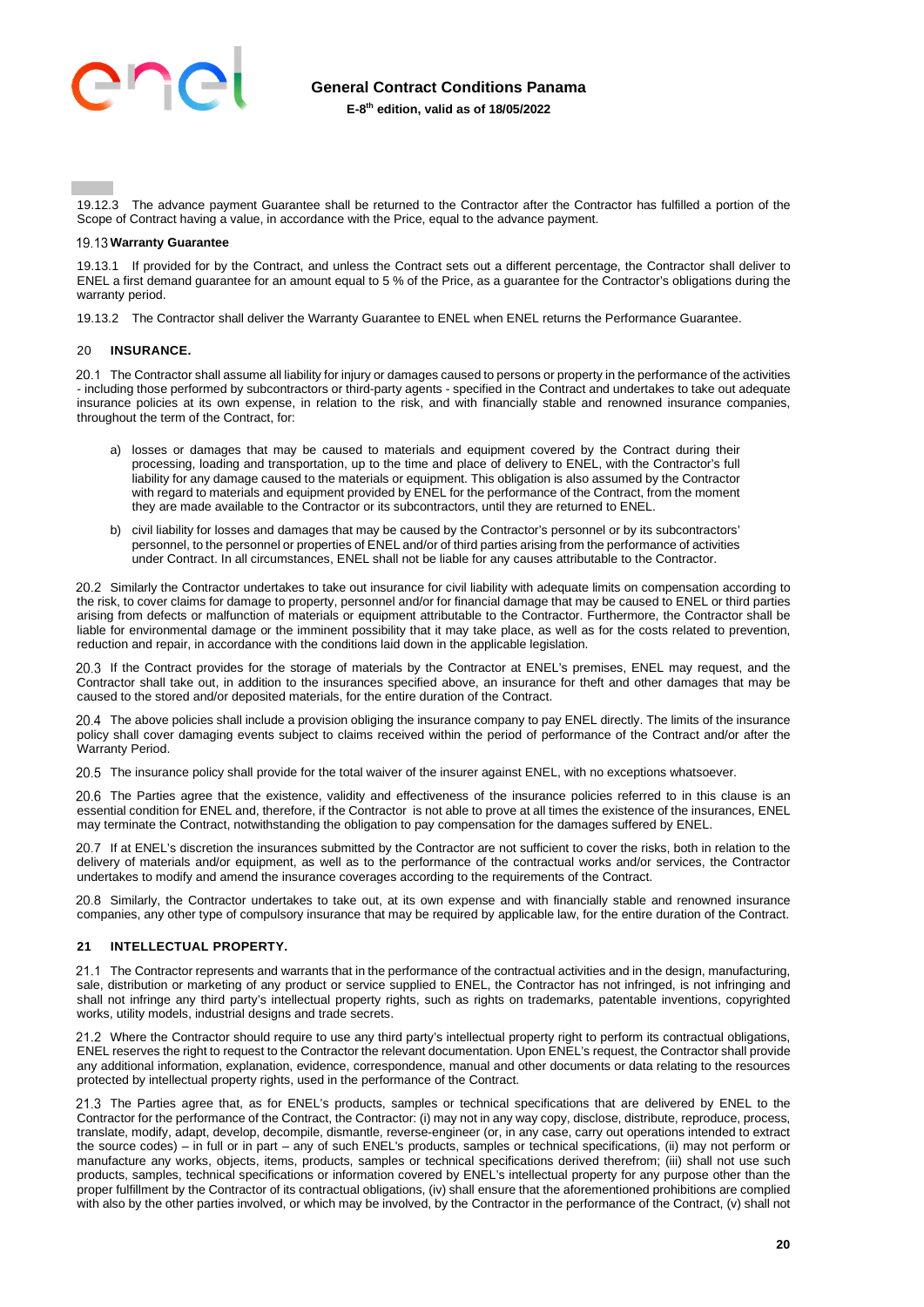

disclose, and ensure that its employees do not disclose, them to third parties without the prior written authorization by ENEL, and shall keep them confidential in accordance with clause 22 below.

21.4 The Contractor is responsible for obtaining or achieving in due time the licenses, permits and authorizations required by the holders of patents, models and related trademarks, as well as other intellectual property rights. The Contractor shall be responsible for the payment of any royalty, compensation, remuneration, charge and/o fee due on this basis.

21.5 The Contractor represents and warrants that there are no existing contracts, agreements, licenses, permits, restrictions, requirements, patents, certificates, obligations for the Contractor, nor any other circumstances that prevent, or may prevent, ENEL from using or otherwise exploiting the intellectual property for the performance of this Contract, as well as the product, service, supply, license, document, object, item to which it is embedded or into which it is included.

21.6 If, as a result of a dispute raised by the owners or concessionaires of the rights referred to in this clause, ENEL has to totally or partially modify the materials to be supplied under the Contract, they shall be modified as soon as possible at the Contractor's expense, without this resulting in a deterioration of the quality of the supply, the operating features or the warranties. If the above occurs, a new process for the approval of prototypes shall be carried out, where this is prescribed for the relevant type of supply and before the materials are supplied. The Contractor shall indemnify ENEL for any costs related thereto, including, without limitation, transport costs, costs for tests, certifications, customs clearance, receipt of permits/authorizations or documents, as well as those for the purchase of any replacement or additional materials/items and any other costs and expenses.

21.7 All the amounts shall be payable to ENEL within 30 calendar days after the receipt of the relevant request from ENEL.

 If legal action is taken against ENEL by a third party for breach by the Contractor of the obligations referred to in clause 21, the Contractor shall, at ENEL's request, provide a coverage (according to the provisions of clause "ECONOMIC GUARANTEE") in relation to the value of the claims, within ten (10) calendar days. The Contractor shall release ENEL from any liability for infringements of the intellectual property rights and undertakes to make any reasonable effort to hold ENEL harmless from any damage relating to a claim or complaint against ENEL, and undertakes to indemnify ENEL for any loss or damage, either direct or indirect, arising from claims or subpoena.

 Any claim, whether judicial or extra-judicial, made against the Contractor by third parties relating to the intellectual property rights, shall be immediately reported to ENEL.

21.10 All the documents, drawings, plans, computer programs, as well as copies thereof, provided by ENEL to the Contractor for the performance of the contractual services, including rights on inventions, patents, copyrighted works, utility models and other intellectual property rights required, or that will be required, for the performance of the contractual services according to the documents provided to the Contractor by ENEL, shall be the property of ENEL. The Contractor shall use them solely for the purposes of performing the Contract and shall return them to ENEL, taking at all times suitable measures in relation to the processing, use and transfer of data to ensure security and confidentiality, pursuant to clause "CONFIDENTIALITY" below.

21.11 The intellectual property rights and the technology and methods resulting from the works or services delivered by the Contractor in the performance of the Contract, and the relevant records created shall belong to ENEL, without giving the Contractor any right to increase the price specified in the Contract for such works or services.

21.12 The drawings, documents, plans, computer programs, as well as copies thereof, and in general any outcome (and the related intellectual property rights, including but not limited to patent applications, pending patents, database rights, copyrights, trademarks, rights on trade and industrial secrets and any relevant application on a worldwide basis, software designs and models, know-how) generated by the Contractor during the performance of the Contract (the "Foreground IPRs") shall be the exclusive property of ENEL, which shall also automatically become the owner of any relevant work in progress, generated from time to time during the performance of the Contract. Each Party acknowledges and agrees that each Party's Background IPRs shall remain the exclusive property of such Party and the other Party shall have no claim in relation to any such right; Background IPRs include all present and future intellectual property rights, including but not limited to patent applications, pending patents, database rights, copyrights, trademarks, rights on trade and industrial secrets and any relevant application on a worldwide basis, software designs and models, know-how, belonging to each Party before the signature of this Contract or gradually developed in parallel projects outside the scope of this Contract. Before signing the Contract, each Party shall specify in an annex attached to the Contract, its own Background IPRs which are relevant to the performance of the Contract. Therefore, if the Contractor wishes to use these Background IPRs for the performance of the Contract, any Foreground IPRs belonging to ENEL shall be limited to the Add-ons (the "Add-ons"), which are the additional parts (generated by the Contractor in the performance of the Contract on the basis of its Background IPRs) that, in any way, do not include or contain any Background IPRs. The Parties shall agree in writing the list of the items constituting such Add-ons previously and/or within 30 (thirty) days after the expiry or termination of the Contract.

21.13 The marketing methods and the way the technology covered by the Contract is distributed to third parties, as well as any benefits arising therefrom, are regulated by the Contract.

 Failure by the Contractor to comply with the intellectual property obligations set out in this clause, shall entitle ENEL to terminate the Contract, without prejudice to its right to undertake any action and claim compensation for any damages suffered.

21.15 The Contractor shall not use ENEL's trademarks, logos and/or distinguishing marks and shall not disclose for commercial purposes the services provided to ENEL, without ENEL's prior written authorization.

#### <span id="page-20-0"></span>**22 CONFIDENTIALITY.**

22.1 "Confidential Information" includes, without limitation, economic and financial documents, data and information relating to business strategies, product information and/or production processes (design, study and development), means and costs of production, sales information, development and customer management strategies, any kind of data about customers, contractors and their technical or commercial profile, documentation regarding technical and economic bids in public and private tenders, data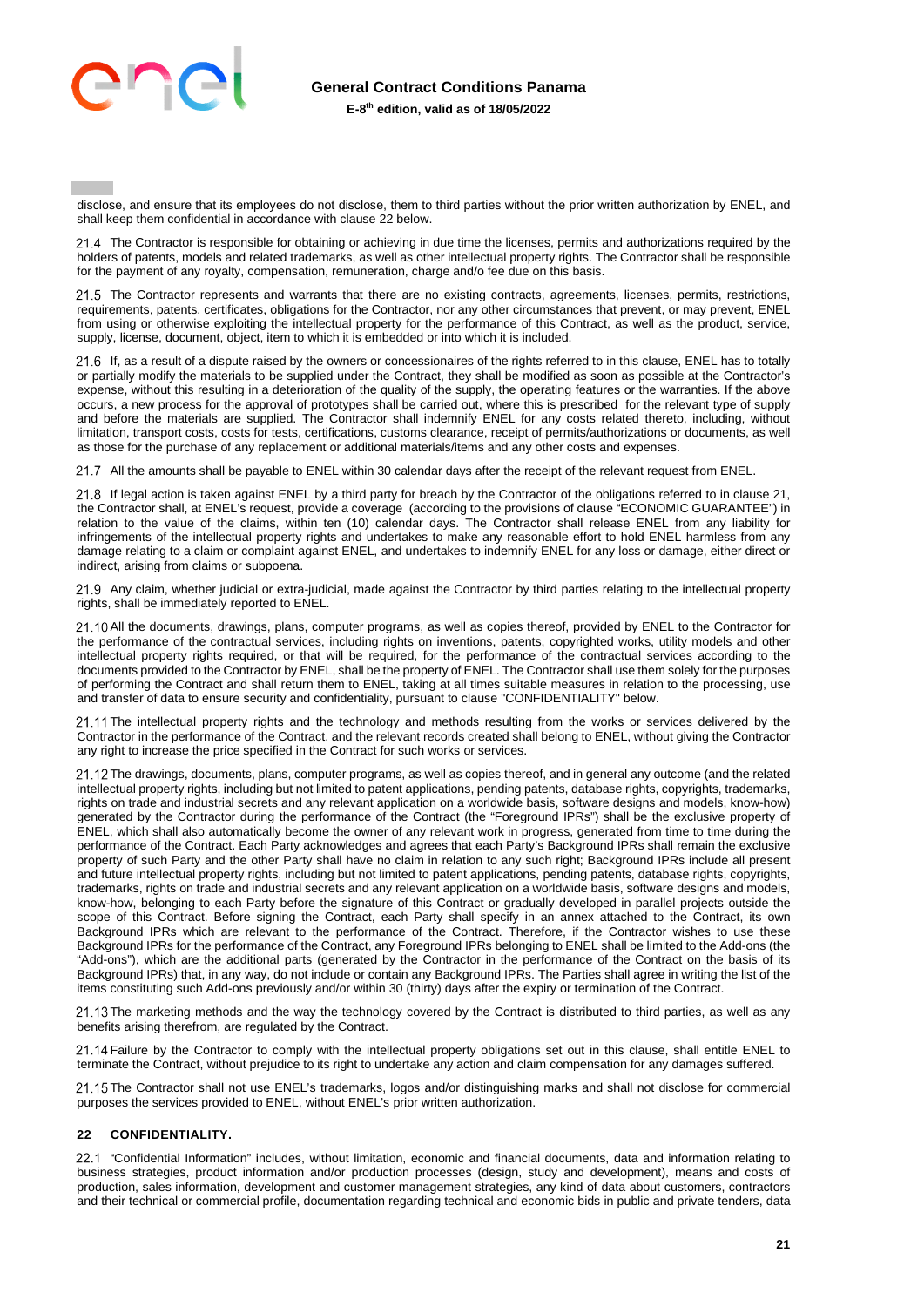

# **General Contract Conditions Panama**

**E-8th edition, valid as of 18/05/2022**

about tests and/or operations of plants, equipment, machineries and products, business analysis, market researches, business and marketing plans and other statistical data that are relevant for the business, internal organization procedures, ideas for advertising and new trademarks not yet used in the market, prices, features, concepts, prototypes and layouts of new products or services not yet launched on the market, etc. The term also includes economic, financial and technical documents referring, for instance, to patentable inventions, patents, patents applications, licenses, source code of any kind of software, its principles and the related algorithms; discoveries, algorithms and formulas; new production processes and methods; new methodologies for testing plants, equipment, machineries and products, results of Research and Development (R&D) activities. Furthermore, the term applies to any internal procedure, patent, license or information that:

(i) is expressly qualified as "confidential", strictly confidential", "secret" (or in any other similar way) by the disclosing Party; or

(ii) the receiving Party knew or ought to have known to be confidential due to its nature or to the treatment carried out by the disclosing Party, considering that such information is not publicly known, is not easily accessible to third parties and is subject to appropriate measures to preserve its non-public nature.

22.2 Confidential Information includes all information relating to a Party and made available to the other Party, before or during the performance of the Contract, either by the administrators, managers or employees of the disclosing Party, or its Subcontractors or Affiliates and their relevant administrators, managers, employees or subcontractors (hereinafter, "disclosing Party's Representatives"). Confidential Information also includes all information regarding the disclosing Party's Representatives.

22.3 Confidential Information shall not include all information that:

- the receiving Party may prove to have legitimately known before or upon commencement of the performance of the Contract:
- the receiving Party may prove to have lawfully received by third parties not bound by (or not in breach of) any legal or contractual non-disclosure obligation;
- after disclosure to the receiving Party, due to reasons other than any of the receiving Party's default, becomes generally known or easily accessible for the persons within the circles that normally deal with this kind of information.

 All Confidential Information that each of the Parties makes available (orally, in writing, in electronic format or in any other form) for the purposes of and/or during the performance of the Contract, as well as any other Confidential Information of which the Parties may become aware as a result of other contracts executed between the Parties and/or entered into by each of the Parties with a third party, and/or as a result of the relevant pre-contractual negotiations, including all documents, information, specific knowledge (regardless of how they have been collected, acquired or developed in relation to the Contract), may only be used for the purposes of performing the Contract and shall be confidential.

22.5 In particular, Confidential Information may not be disclosed to third parties without the prior and explicit written consent of the disclosing Party. Furthermore, each of the Parties may not use, copy, reproduce, translate, modify, adapt, develop, dismantle or separate, nor reverse-engineer or carry out any other operation intended to extract the source codes - in full or in part- of the Confidential Information received, without the prior and explicit consent of the disclosing Party.

22.6 Notwithstanding the foregoing, the receiving Party may disclose Confidential Information to fulfill a legal request by a competent court, a government agency or a competent authority, having jurisdiction on such Party, provided that in this case the Party informs the other Party (where legally allowed) before disclosing the Confidential Information, so that the other Party may defend, limit or protect from such disclosure, and provided that: (i) the disclosure only refers to the portion of Confidential Information strictly required to be disclosed, and (ii) the Party makes any reasonable effort to obtain a confidential treatment for any Confidential Information disclosed.

22.7 Fach of the Parties:

- shall restrict the disclosure of Confidential Information exclusively to the Representatives and Affiliates that effectively need to know such information, due to their degree of involvement in the performance of the Contract;
- shall bind its Representatives and Affiliates in order to ensure that they fully comply with the obligations set out in this clause;
- shall be held liable for any action or omission by its Representatives and Affiliates that leads to a breach of the obligations to maintain confidentiality and not to use Confidential Information for purposes other than the performance of the Contract.

22.8 The Party receiving the Confidential Information shall create and manage logical and physical data, using state-of-the-art international techniques and practices, in order to ensure protection of such data from unauthorized access, reproduction, disclosure or use. After termination of the Contract, the receiving Party shall return all data, documents and information received from the other Party or in its possession, for the purposes of carrying out the contractual activities, and shall destroy all copies and files that it may have, unless otherwise authorized in writing by the disclosing Party. The receiving Party shall confirm the destruction of these data to the other Party within fifteen (15) days from the request and shall issue a written statement certifying that such Party does not hold any document or other items containing (or related to) Confidential Information.

 The Parties shall ensure that confidential information is not disclosed during the performance of the Contract and for five (5) years after its termination, except as otherwise provided by the Contract or where required by the Law or by a competent Authority. Notwithstanding the foregoing, in the case of Confidential Information qualified as "strictly confidential" by ENEL, the obligations of confidentiality and non-use set forth in this clause shall survive the termination of the Contract for any reason whatsoever, unless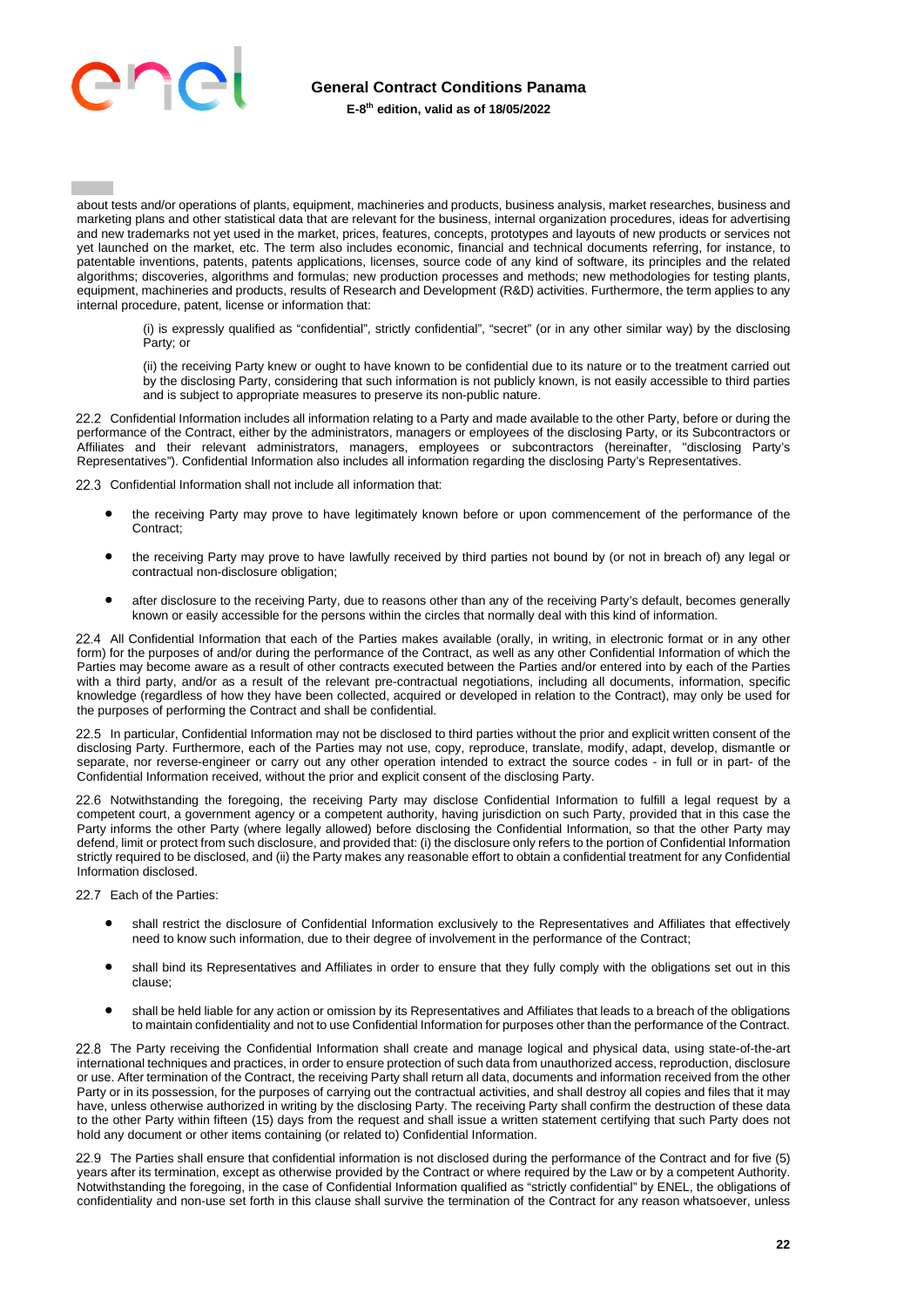

otherwise provided by the disclosing Party, and shall be valid until the receiving Party is able to prove that said "strictly confidential" information has become generally known among or readily accessible to persons within the circles that normally deal with this kind of information for any reason other than the disclosure by the receiving Party.

22.10 The Parties shall agree in writing the provisions relating to the contents, the means of communication, the date of publication of the press articles and news or communications of any kind in relation to the Contract or any other subject or information related thereto.

22.11 The Parties acknowledge and agree that compensation for damages may not represent an adequate indemnification for the breach of confidentiality and that the affected Party shall be entitled to seek and obtain other remedies or to avoid any possible violation or damage arising from such breach, according to the current legislation. In the case of breach of the confidentiality requirements, any of the Parties may also decide to terminate the Contract

22.12 If required by the disclosing Party, and provided that it does not affect the performance of the Contract, the other Party shall at any time return or destroy, or request its Representatives to return or destroy, all the hard copies of the confidential information in their possession. Furthermore, the receiving Party shall make, and ensure that its Representatives make, any reasonable effort to return or destroy any related data stored in electronic format and shall confirm the destruction of these data to the disclosing Party within fifteen (15) days from the relevant request, and shall issue a written declaration certifying that such Party does not hold any document or other items containing (or related to) Confidential Information.

 Each Party acknowledges and agrees that Confidential Information is, and shall remain, the exclusive property of the disclosing Party. Nothing in the Contract shall be construed- unless expressly specified in writing - as granting a license or a similar instrument in relation to patents, copyrights, inventions, discoveries or improvements made, conceived or acquired, either before or after the performance of the Contract.

22.14 Each of the Parties represents and warrants to the other Party that it shall not infringe any third party's right on trade secrets in the performance of the Contract.

# 22.15 Cyber Security.

22.15.1 The Contractor may access ENEL's IT system only if authorized by ENEL. The Contractor is responsible for the activities performed on ENEL systems by using its digital identity, which shall be protected at any time. In performing such activities, the Contractor shall comply with the following rules of conduct:

- a) never disclose or provide the authentication credentials to anyone;
- b) not insert passwords into e-mail messages or other forms of electronic communication, nor disclose them over the phone to anyone;
- c) never memorize passwords to access ENEL's applications via browser through the "remember password" functionality;
- d) ensure that no one is watching when the Contractor enters the credentials to access IT devices or systems, in order to prevent theft of the Contractor's credentials;
- e) never use the same password for the authentication to different systems;
- f) access to information systems shall be limited to software/tools specifically provided for the performance of the necessary activities; the use of network services or connections for purposes not related to the activities that shall be carried out is prohibited;
- g) any transaction developed through ENEL's IT systems shall not violate the Law;
- h) the (permanent or temporary) workstation used shall not be connected to Internet services other than those provided or authorized by ENEL and shall be equipped with the required antivirus. All necessary measures shall be taken to prevent the spread of viruses, malwares or any illegal software that may cause interruptions in the service or loss of data;
- i) all email accounts, file storage or communication platforms (including social networks) shall be explicitly provided or authorized by ENEL;
- j) sensitive data shall be stored, transmitted or erased by an appropriate encryption software;
- $k$ ) it is forbidden to modify the system configuration to avoid security checks;
- l) in order to prevent the disclosure of information to unauthorized persons, attention shall be paid to printed documents, removable hard drives, removable storage devices and video screens.

22.15.2 If at any time during the term of the Contract, its performance requires or entails the access and/or use by the Contractor of any application available on ENEL's systems and/or ENEL's IT infrastructure ("ENEL Systems"), this clause shall apply to the Contractor. Upon ENEL's request, at any time and for any reason, the Contractor shall participate in and implement ENEL's twofactor authentication system (the "Multifactor Authentication System"), as a mandatory requirement to access and/or use the ENEL Systems. To participate in and implement the Multifactor Authentication System, the Contractor undertakes to meet the following requirements: (i) a smartphone and a working SIM card (also personal or for mixed-use) are required; (ii) each smartphone used for the purposes of the Multifactor Authentication System shall be associated exclusively with the personal identity of the specific employee, agent, Subcontractor, representative or other Contractor's personnel who may access and/or use the ENEL Systems on behalf of the Contractor; and (iii) the Contractor shall satisfy all of the foregoing requirements at its sole risk, cost and expenses. ENEL does not bear any charge (financial or otherwise) for the supply of the smartphone and shall not be liable to the Contractor or any third party for any damages, claims or losses, either direct or indirect, arising out of or connected with the failure and/or defective functioning or unlawful use of any smartphone that is used for the Multifactor Authentication System by the Contractor's employees, agents, Subcontractors, representatives or other personnel.

# <span id="page-22-0"></span>**23 PROCESSING OF PERSONAL DATA.**

ENEL and the Contractor shall comply with the legislation on the protection and processing of personal data. When processing personal data on behalf of ENEL, the Contractor shall implement suitable security, technical and organizational measures to prevent any breach of personal data, and shall comply with the EU General Data Protection Regulation 679/2016, either within or outside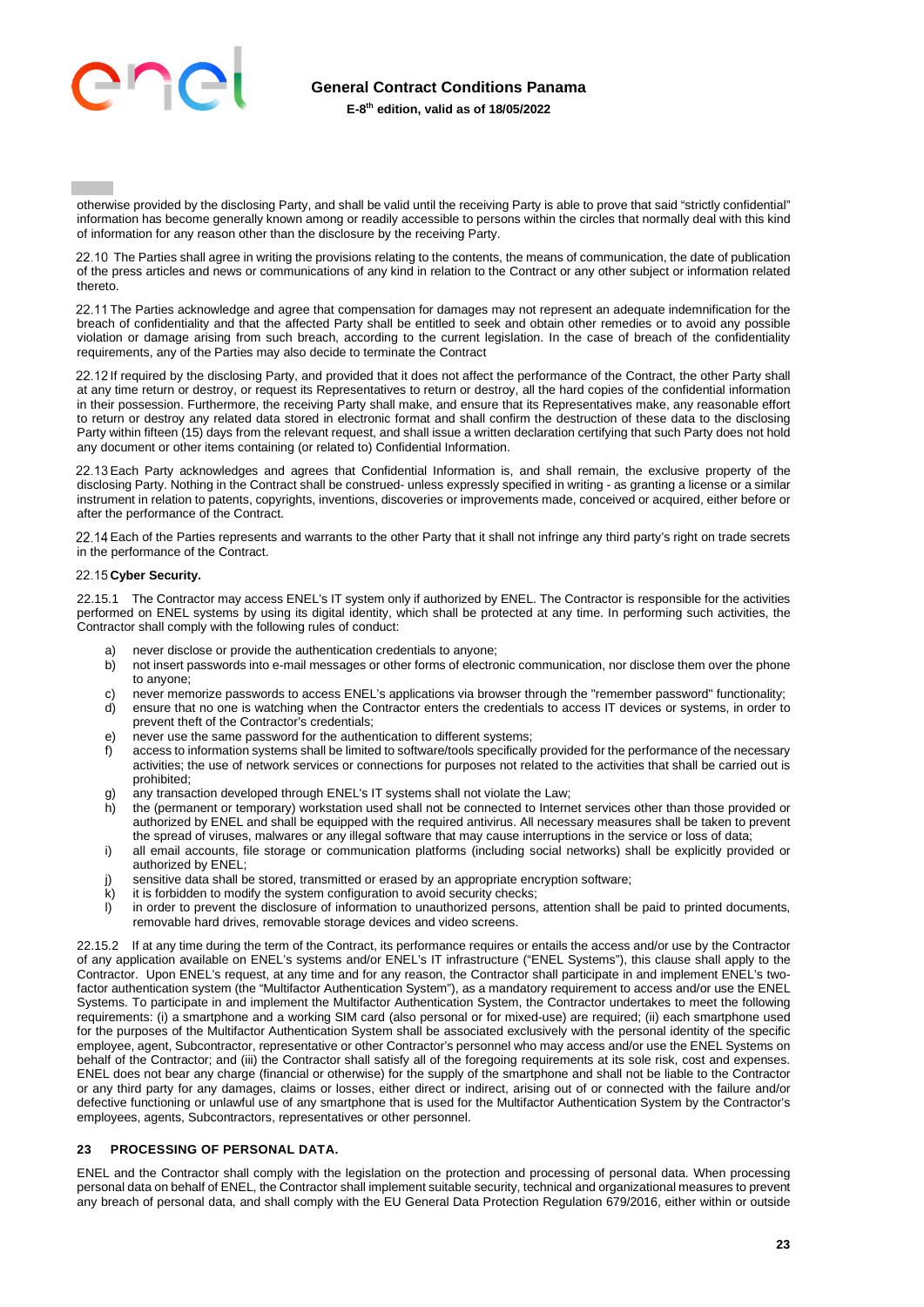

the European Union and shall promptly inform ENEL of any breach of personal data occurred during the performance of the **Contract.** 

# <span id="page-23-0"></span>24 **SUPPLIER PERFORMANCE MANAGEMENT.**

 ENEL monitors and assesses the performance of Contractors through a dedicated Supplier Performance Management ("SPM") process. The main topics evaluated during the assessment are the following:

- a) quality of activities;<br>b) compliance with the
- compliance with the schedule;
- c) compliance with health, safety and environmental rules;
- d) respect of human rights;
- e) cooperation and innovative solutions proposed during the performance of the Contract.

24.2 On the basis of the items listed above, ENEL shall assign a score to the Contractor. In the case of a positive score, the Contractor may have access to the incentive actions specified in the "Regulations on incentive management", available at: https://globalprocurement.enel.com/es/convertirse-en-proveedor/supplier-performance-management. In case of application by ENEL of the remedies set forth in the Contract for breaches of contractual obligations, ENEL will assign to the Contractor a negative score.

# <span id="page-23-1"></span>**25 VALUE ENGINEERING AND GAIN SHARING<sup>1</sup> .**

25.1.1 "Value Engineering" means the systematic application of recognized techniques to identify functions, products, services, designs, techniques, alternatives, or performance improvements that have the effect of maintaining or improving the quality and/or value of the work or the project's overall cost and other applicable factors, while reducing the Price without affecting the safety, quality, and environmental compliance of the Scope of Contract. Value Engineering is the result of such practices or designs being or not a deviation from the Technical Specifications, thus resulting in a deviation from and/or modification to the Contract. Value Engineering shall not include standard optimization taken during the design process that ENEL and the Contractor would normally perform.

25.1.2 ENEL and the Contractor may submit "Value Engineering" proposals. Any "Value Engineering" proposals submitted by the Contractor, shall be aimed at reducing the Price through direct and quantifiable adjustments to the Scope of Contract.

- 25.1.3 The Contractor's proposals to ENEL shall be reviewed and approved by ENEL.
- 25.1.4 "Value Engineering" proposals shall include:

a) the proposed changes to the Scope of Contract (detailed description, attribution of responsibilities among the Parties, etc.);

b) the anticipated savings and/or improvements in the Scope of Contract (financial or otherwise) that will be achieved by either Party;

c) the estimated costs to be incurred by either Party;

d) any other impact on the provisions of the Contract.

25.1.5 ENEL shall make any commercially and technically reasonable efforts to review and respond to the "Value Engineering" proposals within fifteen (15) days from their receipt. If a "Value Engineering" proposal is approved, the proposing Party shall timely develop a specific implementation plan.

25.1.6 No "Value Engineering" proposal shall be implemented unless a formal acceptance in writing has been issued by ENEL.

25.1.7 The monetary value of the "Value Engineering" proposals shall be referred to as the "Gain Sharing". The Contractor shall submit a proposal of Gain Sharing distribution between ENEL and the Contractor. Should the proposal be approved, the Contractor may be entitled to receive such portion of the Gain Sharing as agreed upon by the Parties.

25.1.8 Upon approval of a "Value Engineering" proposal, the Contractor shall submit a Change Order request in accordance with the provisions of clause 9.5

# <span id="page-23-2"></span>**26 GOVERNANCE.**

#### 26.1 Contract Governance Structure

26.1.1 Where agreed in the Contract, the Parties may set up a committee (so-called "Review Group") to supervise the progress of the performance of the Contract. The Review Group is made up of an equal number of representatives of the Parties. Each Party may periodically change its representatives in the Review Group at its sole discretion, notifying the other Party of the change.

26.1.2 From time to time, by mutual agreement between the Parties, additional representatives of both Parties, with appropriate technical skills, experience and knowledge, or external consultants, may be invited to attend the meetings of the Review Group, without prejudice to the obligation for all third parties to sign and comply with confidentiality obligations.

 $1$  This clause shall only apply to Contracts which are not subject to laws banning or limiting the use of this mechanism.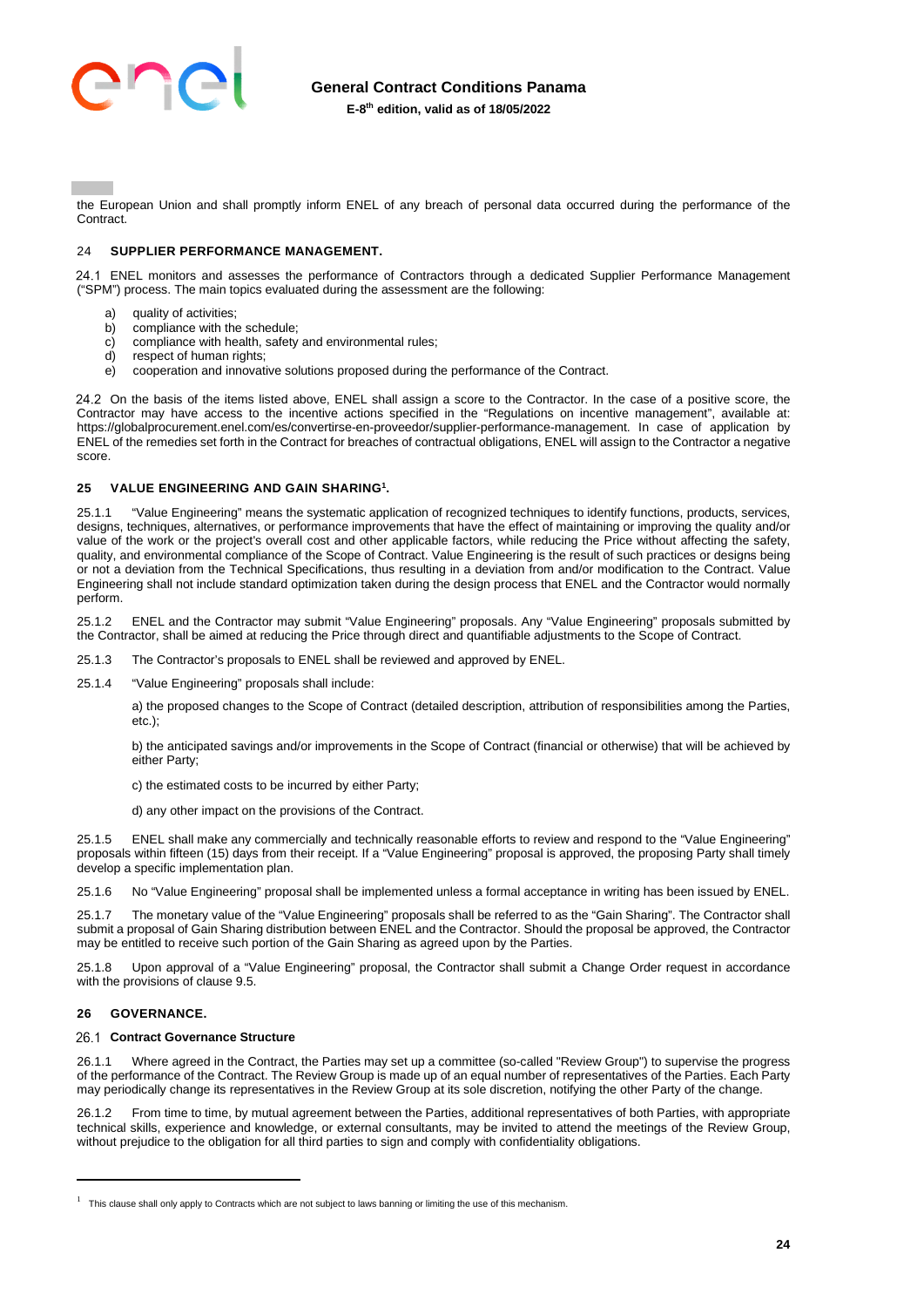

26.1.3 The Review Group is chaired by a representative of ENEL.

#### **Decision-making process.**

All the decisions of the Review Group shall be unanimous. If the Review Group, after making good faith efforts, fails to reach an agreement, this matter shall be referred to the representatives of ENEL and the Contractor specified for this purpose in the Contract. These representatives shall promptly meet and negotiate in good faith to resolve this issue.

#### 26.3 Responsibility.

26.3.1 The Group's responsibilities include:

- a) support and facilitate ongoing cooperation and communication between the Parties;
- b) supervise and coordinate the transfer of information;<br>c) periodically evaluate the performance of the Contract
- periodically evaluate the performance of the Contract:
- d) discuss in good faith all potential improvements that may be implemented during the performance phase.

26.3.2 Unless otherwise agreed in the Contract, the Review Group meets at least once a year at ENEL's premises or other venues agreed by the Parties. Alternatively, the Review Group may meet by teleconference, videoconferencing or other similar communication equipment.

26.3.3 The Chairman of the Review Group is responsible for sending the agenda, reasonably in advance of all meetings, as well as for the preparation of the final minutes of each meeting.

26.3.4 Any expenses for attending the meetings shall be borne by each Party.

#### <span id="page-24-0"></span>**27 KPI (KEY PERFORMANCE INDICATOR).**

27.1 The Contractor shall perform the Contract satisfying the service levels, where expressly provided for in the Contract.

27.2 The Parties shall monitor and verify the achievement of the service levels in accordance with the terms set out in clause "GOVERNANCE" above.

# <span id="page-24-1"></span>**28 GLOBAL COMPACT.**

 Each of the Parties acknowledges the content of the so-called "Ten Principles" of the United Nations Global Compact, and declares to manage its business activities and operations in order to meet such fundamental responsibilities in the areas of human rights, labor, environment and anti-corruption.

28.2 In particular, the Contractor undertakes to fully comply with the principles of the Global Compact and with the Law, and shall ensure that all activities carried out, either directly or by its Subcontractors, Subsuppliers, other Third Parties appointed by the Contractor and its entire supply chain, comply with the following principles of the Global Compact:

a) HUMAN RIGHTS.

One: Businesses must support and respect the protection of internationally recognized human rights in conducting their business activities.

Two: Businesses must ensure that they do not take part in human rights violations.

b) LABOR.

Three: Businesses must uphold the freedom of association and the effective recognition of the right to collective bargaining.

Four: Businesses must uphold the elimination of all forms of forced and compulsory labor.

- Five: Businesses must uphold the effective abolition of child labor.
- Six: Businesses must uphold the elimination of discriminatory practices in employment and education.
- c) ENVIRONMENT.

Seven: Businesses must conduct their affairs in a preventive manner to avoid potential damage to the environment.

- Eight: Businesses must undertake initiatives to promote greater environmental responsibility.
- Nine: Businesses must encourage the development and diffusion of environmentally friendly technologies.
- d) ANTI-CORRUPTION.
	- Ten: Businesses must work against corruption in all its forms, including extortion and bribery.

28.3 The Contractor undertakes to inform ENEL of any situation which, to the best of its knowledge, after due inquiry, including situations related to its Subcontractors, Subsuppliers, Third Parties appointed by the Contractor and its entire supply chain, may result into a failure to fulfill these principles, as well as the plan to remedy these situations.

28.4 Throughout the term of the Contract, the Contractor undertakes to allow ENEL to verify the degree of compliance with the requirements set out in this clause, by carrying out inspections, audits and/or requests for documents. In such cases, the Contractor shall grant ENEL access to its facilities and duly provide the requested documents, and the Contractor shall employ its best efforts to fulfill this obligation and shall ensure that its Subcontractors, Subsuppliers, Third Parties appointed by the Contractor and its entire supply chain do the same.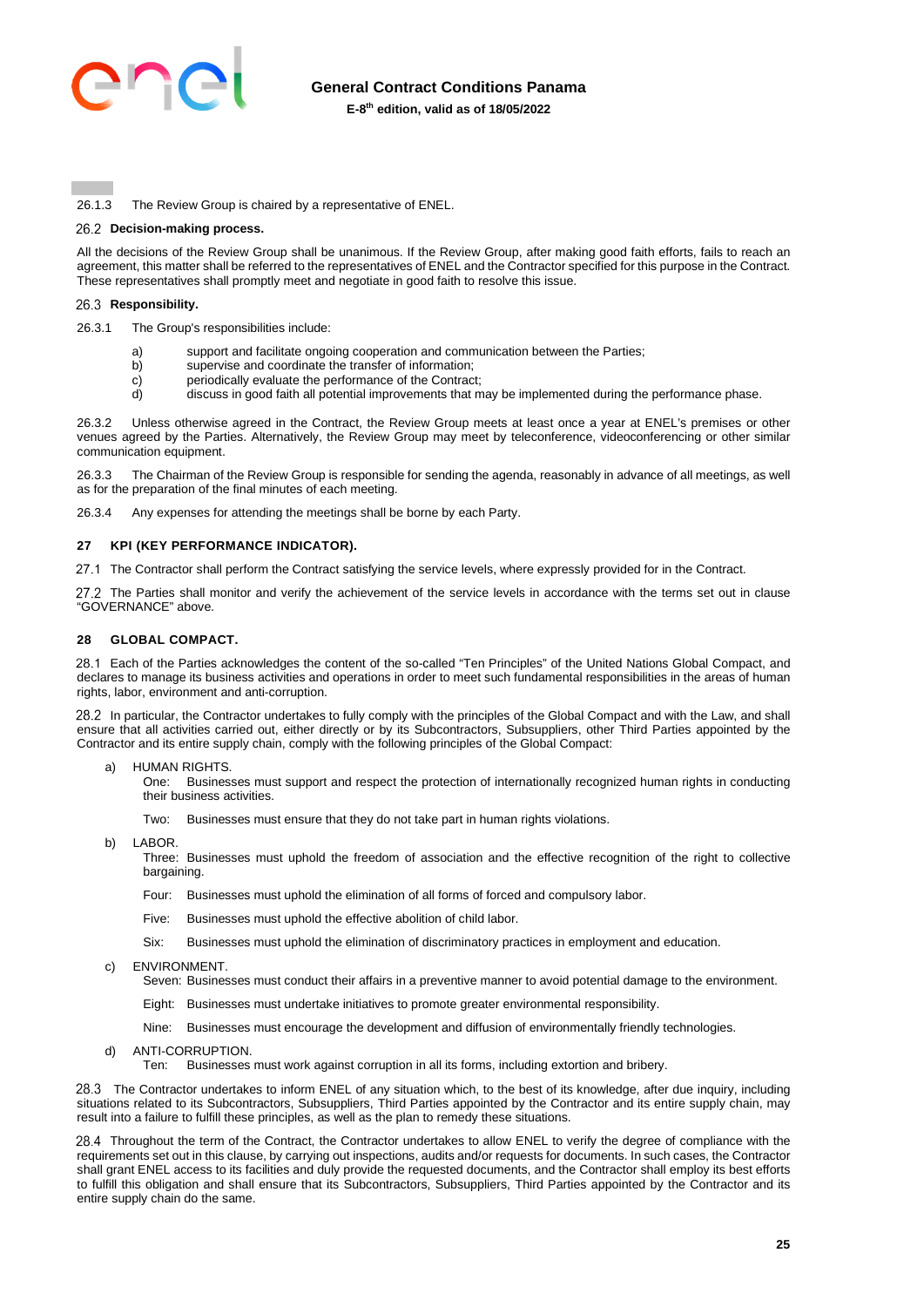

28.5 ENEL shall be entitled to terminate the Contract, for causes attributable to the Contractor, whenever ENEL becomes reasonably aware that the Contractor or its Subcontractors, Subsuppliers, Third Parties appointed by the Contractor or its supply chain violated one of the above mentioned principles. The Contractor shall indemnify and hold ENEL harmless against any damage, loss, cost or expense arising therefrom.

# <span id="page-25-0"></span>**29 CODE OF ETHICS.**

#### **General details.**

29.1.1 The ENEL Group in the conduct of its business and in the management of relationships complies with the contents of its Code of Ethics, its Zero Tolerance Anti-Bribery Plan and its Human Rights Policy.

The Contractor acknowledges the commitments provided for in the Code of Ethics, the Zero Tolerance Anti-Bribery Plan and the Human Rights Policy and declares that the conduct of its business and the management of its relationships with third parties refer to equivalent principles, and the Contractor shall ensure that all of its Subcontractors, Subsuppliers, Third Parties appointed by the Contractor and its entire supply chain comply with such principles. The Contractor undertakes to comply with the principles of the International Labor Organization conventions, as well as with the legal regulations on: the protection of child and women labor; equal opportunities; the prohibition of discrimination, abuse and harassment; freedom of association and representation; forced labor; environmental safety and protection; health and hygiene conditions. Furthermore, the Contractor shall ensure that all of its Subcontractors, Subsuppliers, Third Parties appointed by the Contractor and its entire supply chain comply with the same.

29.1.3 Furthermore, the Contractor shall comply with the applicable legislation on salary, pensions and social security contributions, insurances, taxes, etc., in relation to all of its workers employed at any title in the performance of the Contract, and shall ensure that its Subcontractors, Subsuppliers, Third Parties appointed by the Contractor and its entire supply chain comply therewith. In the case of any conflict between the International Labor Organization conventions and the applicable regulations, the most restrictive rules shall apply.

29.1.4 Each of the Parties undertakes to prevent any form of corruption. Therefore, ENEL prohibits to make any promise, offer or request for unlawful payments, whether in cash or other utility, for the purpose of furthering its relationships with its stakeholders and this shall apply to all of its employees. The Contractor undertakes to comply with this obligation and to ensure that all of its Subcontractors, Subsuppliers, Third Parties appointed by the Contractor and its entire supply chain comply therewith.

ENEL reserves the right to carry out any control and monitoring activity (e.g. inspections, audits and/or requests for documentation) to verify the fulfillment of the obligations specified above, both by the Contractor and by any of its Subcontractors, Subsuppliers, Third Parties appointed by the Contractor and operators belonging to its supply chain. In such cases, the Contractor shall grant ENEL access to its premises and duly provide the requested documents, and the Contractor shall employ its best efforts to ensure that its Subcontractors, Subsuppliers, Third Parties appointed by the Contractor and its entire supply chain do the same.

29.1.6 In the case of any failure to fulfill these obligations, ENEL reserves the right to terminate the Contract and the Contractor shall indemnify and hold ENEL harmless against any damage, loss, cost or expense arising therefrom.

# **Conflict of interests.**

29.2.1 During the performance of the Contract, the Contractor undertakes to have exclusive regard for the interests of ENEL, ensuring that there are no situations that might lead to the occurrence of any conflict of interest in relation to the activities to be performed.

29.2.2 Throughout the term of the Contract, the Contractor undertakes to adopt a suitable conduct in order to avoid potential conflict of interests. If any situation is considered as liable to create a conflict of interests - notwithstanding ENEL's right to terminate the Contract - the Contractor undertakes to promptly inform ENEL in writing and to follow its reasonable instructions, which shall be given after consultation and assessment of the requirements pointed out by the Contractor.

#### 29.3 Health and Safety.

29.3.1 In ENEL, no work can be done compromising Health & Safety and/or environment. For this reason, as established in the Stop Work Policy, any risk situation or unsafe behavior shall determine the suspension of works and the restoration of health, safety and/or environmental conditions.

29.3.2 ENEL is strongly and constantly engaged in promoting and consolidating a culture of health, safety and environmental protection. Such commitment is further detailed in the "Declaration of Commitment to Health and Safety", the "Stop Work Policy" and the "Environmental Policy", available at the following addresses:

**<https://globalprocurement.enel.com/es/documentos>,** under the section "Other useful documents" and

**<https://globalprocurement.enel.com/es/documentos/documentacion-salud-y-seguridad>**and

**<https://corporate.enel.it/en/company/policy-environmental-enel>.** 

29.3.3 The Contractor acknowledges ENEL's commitment in promoting and consolidating a culture of health, safety and environmental protection, and undertakes to comply with the same principles and with the provisions of the HSE Terms, as well as to ensure that its Subcontractors, Subsuppliers, Third parties engaged by the Contractor and its whole supply chain comply therewith.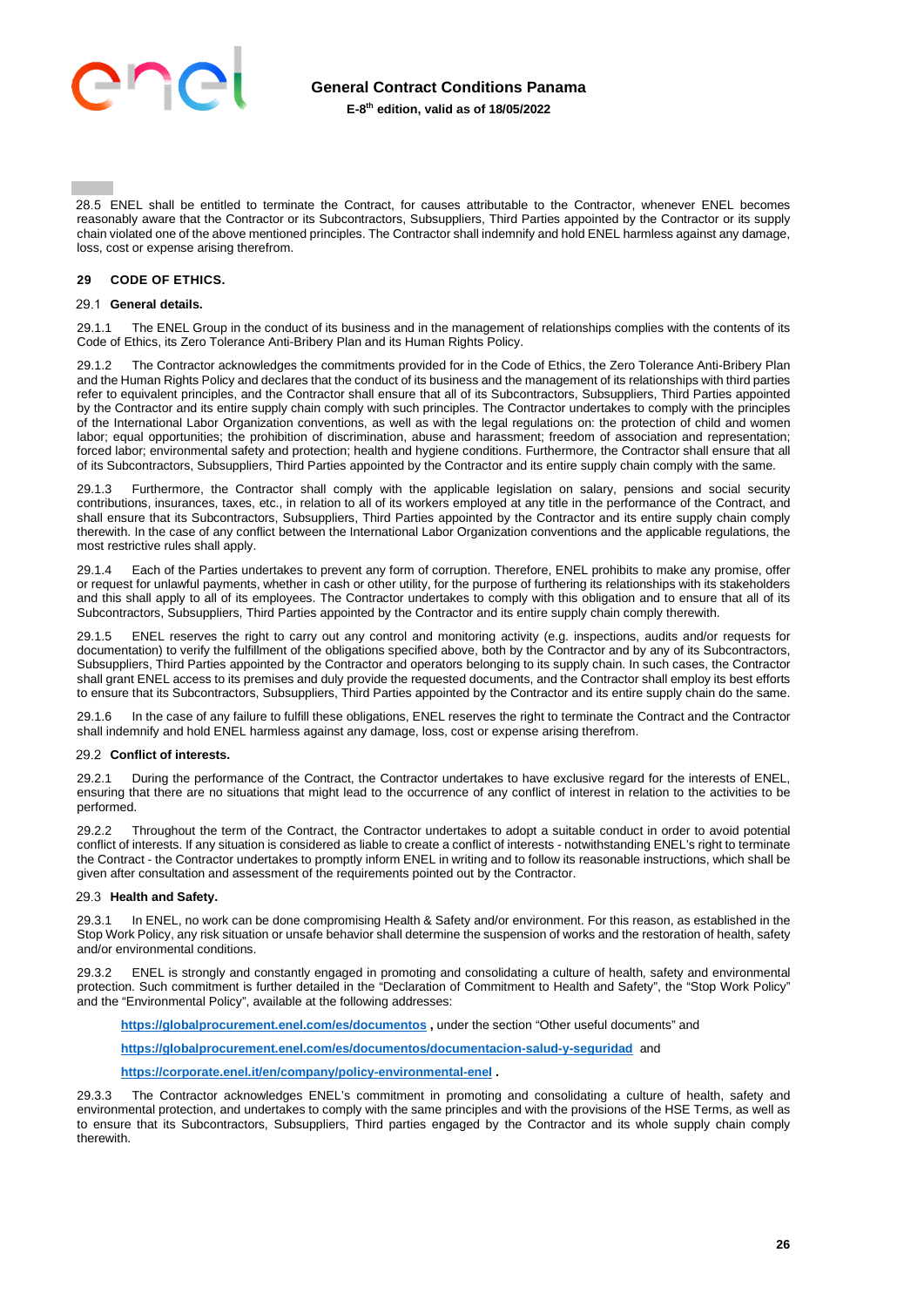

#### 29.4 Integrity Clause.

- a) By submitting the bid and/or accepting the Contract, the Contractor<sup>2</sup> declares:
	- to acknowledge the commitments undertaken by ENEL S.p.A. and the companies directly or indirectly controlled by ENEL (hereinafter "ENEL"), specified in the Code of Ethics, the Zero Tolerance Anti-Bribery Plan (ZTC), the Human Rights Policy, in order to comply with the relevant principles in the performance of its business activities and in the management of the relationships with third parties;
	- $\bullet$ <sup>3</sup> that to the best of its knowledge, the Contractor is not subject to any criminal proceedings in relation to tax crimes, crimes against the public administration, crimes against property, crimes against the personal freedom or the public order, environmental crimes;
	- $\bullet$ <sup>4</sup> that the Contractor is not subject to any criminal investigation in respect of any matter, fact, or unlawful conduct constituting tax crimes, crimes against the public administration, crimes against property, crimes against the personal freedom or the public order, environmental crimes
	- to be aware and to authorize for the purposes of assessing the professional conduct of the declarant and of the relevant Company, according to the second and third paragraph above - that ENEL may independently collect additional information, in order to assess the accuracy of the statements made, considering the necessary existence of duties of loyalty for the Company involved.
- b) The Contractor undertakes to promptly inform and to provide all the relevant documents to ENEL:
	- 1) If the Contractor becomes aware of the opening of any criminal proceedings, referred to in the second paragraph of letter a) above;
	- 2) If the Contractor becomes aware of the opening any criminal investigation, referred to in the third paragraph of letter a) above.

29.4.1 ENEL reserves the right to examine, at its discretion, the aforementioned information, in order to assess the professional conduct of the Contractor and of the relevant Company.

#### **International sanctions.**

29.5.1 Each Party represents and warrants to the other Party that, to the best of its knowledge, after due inquiry, at the execution date of the Contract, neither such Party nor any of its officers, members of its governing body, shareholders owning at least a 5% interest in the Party's company or in any company of which such Party owns at least 50 % or is otherwise controlled by such Party, or is under common control by the ultimate parent company, are (i) subject to Sanctions, or (ii) involved in any activity, or have been previously involved in any activity, which may expose them to Sanctions. For the purposes of this section, the term "Sanctions" refers to all the applicable economic or financial sanctions or trade embargos imposed or enforced in accordance with the laws, regulations, executive orders, restrictive measures or other related rules publicly issued or notified by: (i) the United Nations; (ii) the European Union; (iii) the United States government, including those established by the U.S. Department of the Treasury's Office of Foreign Assets Control; (iv) the UK Her Majesty's Treasury.

29.5.2 Each Party undertakes to fully comply with all the legal requirements related to Sanctions with regard to the performance of the Contract.

Each Party undertakes to maintain in effect and enforce policies and procedures designed to prevent the application of any Sanctions and to promptly notify in writing to the other Party the opening of any proceedings that may lead to the imposition of a Sanction and, in any case, the application of any Sanctions throughout the term of the Contract.

Furthermore, the Contractor represents that, to the best of its knowledge, after due inquiry, its Subcontractors, Subsuppliers, Third Party engaged by the Contractor and its entire supply chain, are not subject to any Sanctions and the Contractor shall promptly notify in writing, in accordance with clause 6 "COMMUNICATIONS" of these General Conditions, to ENEL any circumstance in its knowledge concerning the application of any Sanctions throughout the term of the Contract against its Subcontractors, Subsuppliers, Third Parties engaged by the Contractor and its entire supply chain.

29.5.5 In the event that the Contractor or any of its Subcontractors and/or Subsuppliers, Third Parties engaged by the Contractor or any operator belonging to its supply chain, are subject to a Sanction during the term of the Contract, or if the Contractor provides

<sup>2</sup> The Legal Representative of the Company **in his/her own right and on behalf of** (a) the owner and the technical director, in the case of individual companies; (b) the partners and the technical director, in the case of business partnerships; (c) the general partners and the technical director, in the case of limited companies; (d) the managers<br>holding powers of representation, the techn members, in the case of other type of company or consortium, **of the Company where they perform their office** and, where applicable, **on behalf of the Parent Company**<br>**and of the** (e) owner and the technical director, in t (natural person), or the majority shareholder in the case of companies with less than four members, in the case of other type of company or consortium, **of the Parent Company**.

<sup>&</sup>lt;sup>3</sup> In relation to the Contractor and the persons listed under note 2.

<sup>&</sup>lt;sup>4</sup> In relation to the Contractor and the persons listed under note 2.